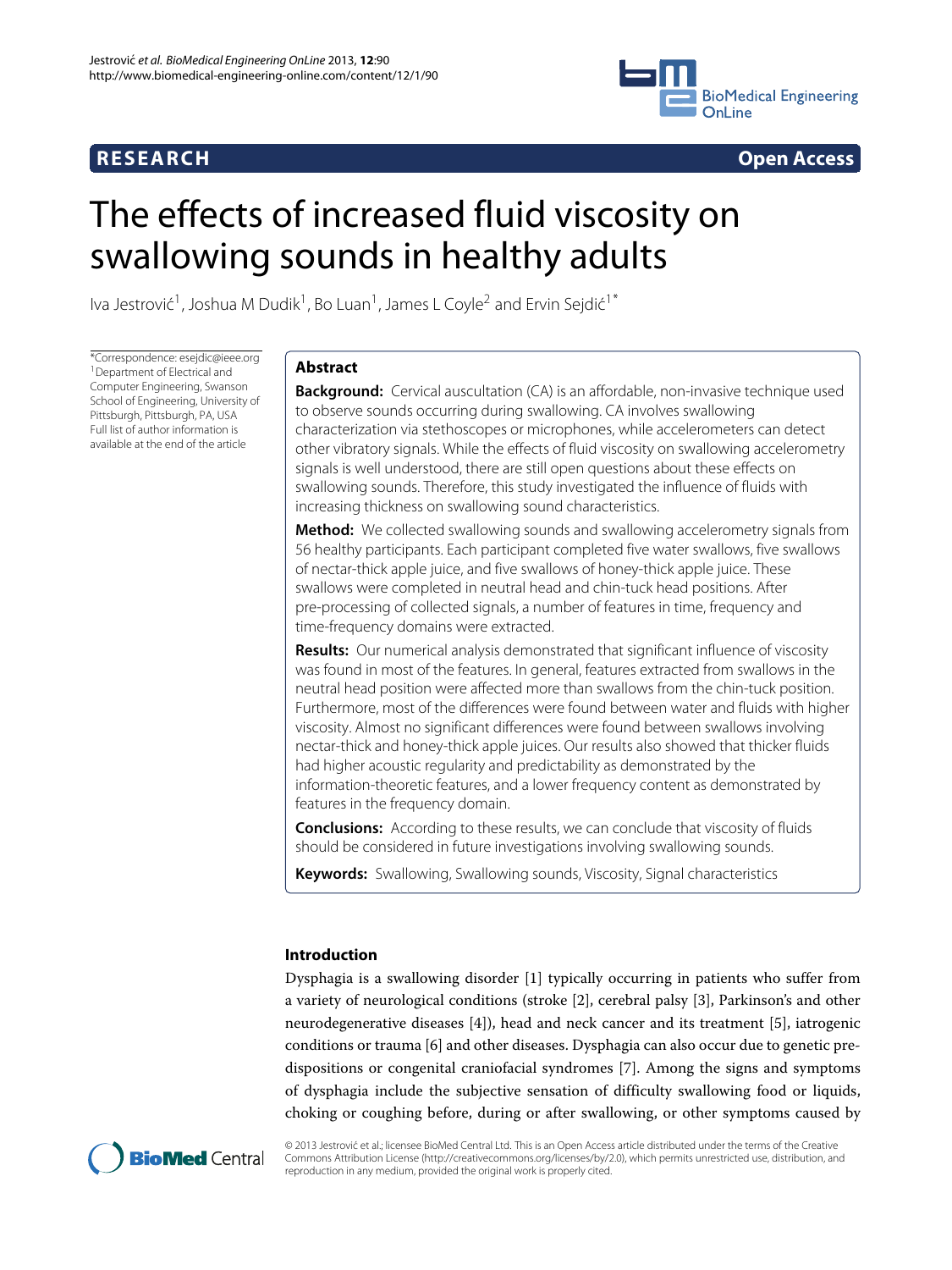impaired clearance of swallowed material into the digestive system, which can cause malnutrition [\[8\]](#page-15-7), dehydration [\[9\]](#page-15-8), failure of the immune system [\[10\]](#page-15-9), psycho-social degradation [\[11,](#page-15-10)[12\]](#page-15-11) and in general, a decreased quality of life [\[13\]](#page-15-12). A major consequence of dysphagia is aspiration of food and liquids into the airway past the vocal folds and into the respiratory system which leads to airway obstruction, pneumonia, and increased risk of mortality resulting from both [\[14](#page-15-13)[,15\]](#page-15-14).

There are several techniques for diagnosing dysphagia using imaging instrumentation. The videofluoroscopic swallowing study (VFSS) and the fiber-optic endoscopic evaluation of swallowing are the currently accepted imaging gold standards [\[1,](#page-15-0)[16\]](#page-15-15). These diagnostic methods are available in acute care hospitals, and some rehabilitation centers and outpatient clinics, but in some settings such as nursing homes or skilled nursing facilities, they are not always readily available and patients need to be scheduled to receive these tests at a later date in the acute care hospitals. Furthermore, in some settings, immediate performance of imaging studies necessary to definitively diagnose structural or physiological swallowing disorders leading to increased risk of adverse medical events is not possible at a moment's notice, leaving clinicians to use screening methods in an attempt to predict likely impairments and manage them while awaiting imaging assessments, despite the low precision of screening tests in the identification of impairments. In the screening of stroke patients at the acute care setting, a widely accepted standard practice in the US, immediate swallowing screening is performed upon immediately admission before the patient has had an opportunity to eat or drink or take oral medications, to identify likelihood of aspiration because aspiration and its adverse outcomes significantly increases morbidity after stroke [\[17\]](#page-15-16). Though imaging procedures carry some degree of invasiveness such as exposure to radiation and intubation by a fiber-optic endoscope, they remain necessary for accurate identification of impairments of swallowing function and determination of treatment options that might alleviate impairments or lower the risks caused by the impairments. They must also be performed by a trained diagnostic specialist. Therefore interest in less invasive screening methods has gained momentum over the past 20 years. A non-invasive method of screening for dysphagia known as cervical auscultation (CA) has been explored in recent years [\[18\]](#page-15-17), although its ability to identify or predict specific features of dysphagia or guide intervention to alleviate risks associated with dysphagia has not been established [\[19\]](#page-15-18). CA usually involves investigating signals acquired via stethoscopes or microphones [\[20,](#page-15-19)[21\]](#page-15-20). As in all noninvasive screening methods, one attraction of CA is its mobility for day-to-day monitoring and a low price [\[21\]](#page-15-20) though its predictive value for identifying important diagnostic signs has yet to be established. CA as a tool for screening for dysphagia is still under investigation (e.g., [\[18,](#page-15-17)[21\]](#page-15-20)).

Previous studies indicated that thicker liquids can reduce the amount of material that is aspirated when individuals aspirate thin liquids while swallowing [\[22\]](#page-15-21) or subjectively improve swallowing symptoms in some individuals who have dysphagia with ordinary liquids so it would be informative to determine whether the effects of increased fluid viscosity on swallowing signal characteristics produces useful information that might add value to auscultation as a screening method [\[23,](#page-16-0)[24\]](#page-16-1). Though there is understanding of the effects of increased viscosity on swallowing accelerometry signals (e.g., [\[25\]](#page-16-2)), the effects on swallowing acoustics are more challenging to understand. One challenge is that previous studies used microphones of a varying quality to acquire swallowing sounds.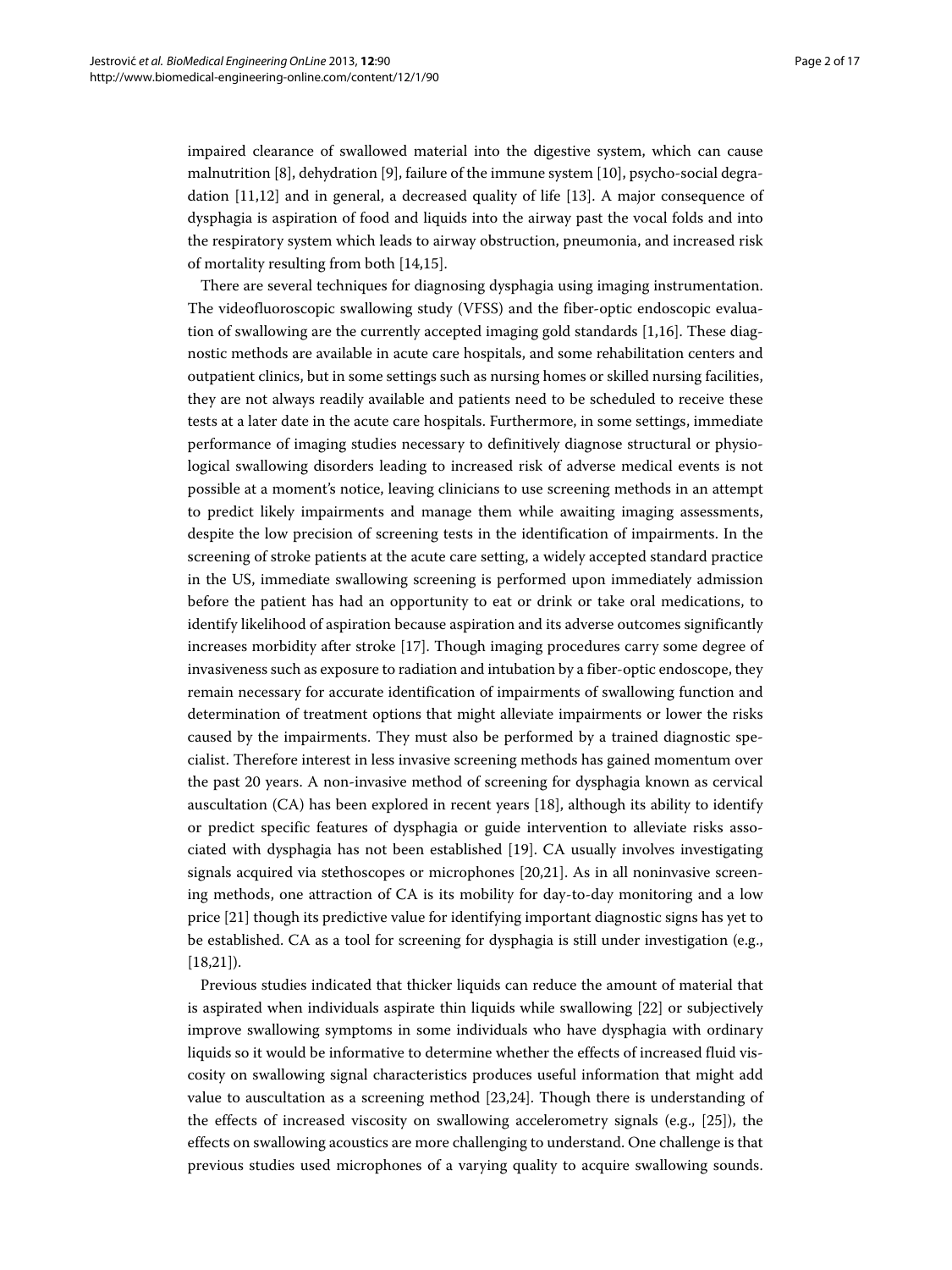In [\[26\]](#page-16-3), the authors used Sony ECM-C115 microphone with a frequency response from 50 Hz to 15 kHz to show that duration of the swallow signals are longer for thicker fluids. A similar trend was observed by Reynolds *et al.* [\[27\]](#page-16-4) using an electret microphone Optimus (Radio-Shack/Tandy Corp, Model 333013), with a nonlinear frequency response form 70 Hz to 16 kHz. Other challenges to the usefulness of auscultation in dysphagia screening stems from the previously adopted microphones, which were not able to capture low frequency components of swallowing sounds. In our recent study Dudik JM, Jestrović I, Luan B, Coyle J, Sejdić E: A comparative analysis of swallowing accelerometry and sounds during saliva swallows. [Submitted], we showed that the swallowing sounds are centered at lower frequencies below 50 Hz and their bandwidth extends up to few hundred Hertz. These open challenges prompted us to conduct the current investigation.

In this paper, we sought to investigate the effects of fluids with increased viscosity on swallowing sound characteristics. In particular, we examine the signal characteristics in time, frequency and time-frequency domains, while participants completed swallows in neutral head-neck posture and the head-neck flexion (chin-tuck) position which has also been used to manage aspiration in patients with specific biomechanical swallowing impairments [\[28](#page-16-5)[-31\]](#page-16-6). To compare our results with the previous study [\[25\]](#page-16-2), we also simultaneously collected dual-axis swallowing accelerometry signals.

# **Methodology**

#### **Data acquisition from participants**

In this study, simultaneous accelerometry and acoustic data were collected from 56 healthy adults aged 18 to 65 years. All subjects had no previous history of neurological diseases, swallowing difficulties and/or cancer of the mouth, neck or brain. The study protocol was approved by Institutional Review Board at the University of Pittsburgh.

After signing a consent form and recording information about subjects' height and weight, the dual-axis accelerometer (ADXL322, Analog Devices, Norwood, MA, USA) and contact microphone (AKG C411L, AKG Acoustics GmbH, Vienna, Austria) were attached to the subject's neck with double sided tape. The accelerometer was placed below the thyroid cartilage and the microphone was placed below the accelerometer, far enough to avoid contact between two sensors, as shown in Figure [1.](#page-3-0) The experimental procedure was divided in to two parts conducted in the same order for all participants. First, participants completed bolus swallows in a neutral-head position, followed by the completion of swallows in a chin-tuck position. In both parts, the subject was asked to take five individual swallows of different fluids: water, nectar consistency and honey consistency apple juices. Thickened apple juices are commercially available products (Nestlé Health Care, Inc. Florham Park, NJ, USA). Nectar consistency and honey consistency apple juices are classified by the Australian Standard for Texture Modified Foods and Fluids, as Mildly Thick-Level 150 for nectar and Moderately Thick-Level 400 for honey-thick. All fluids were served chilled (3-5°C) in cups as approximately one bolus per cup. Participants were asked to complete the individual swallows of a single bolus at a comfortable pace while consuming comfortable volumes of fluids. The volume of bolus was not controlled as there are sex based differences in a comfortable bolus size [\[32\]](#page-16-7). We intend to investigate the effects of specific bolus volumes in future research.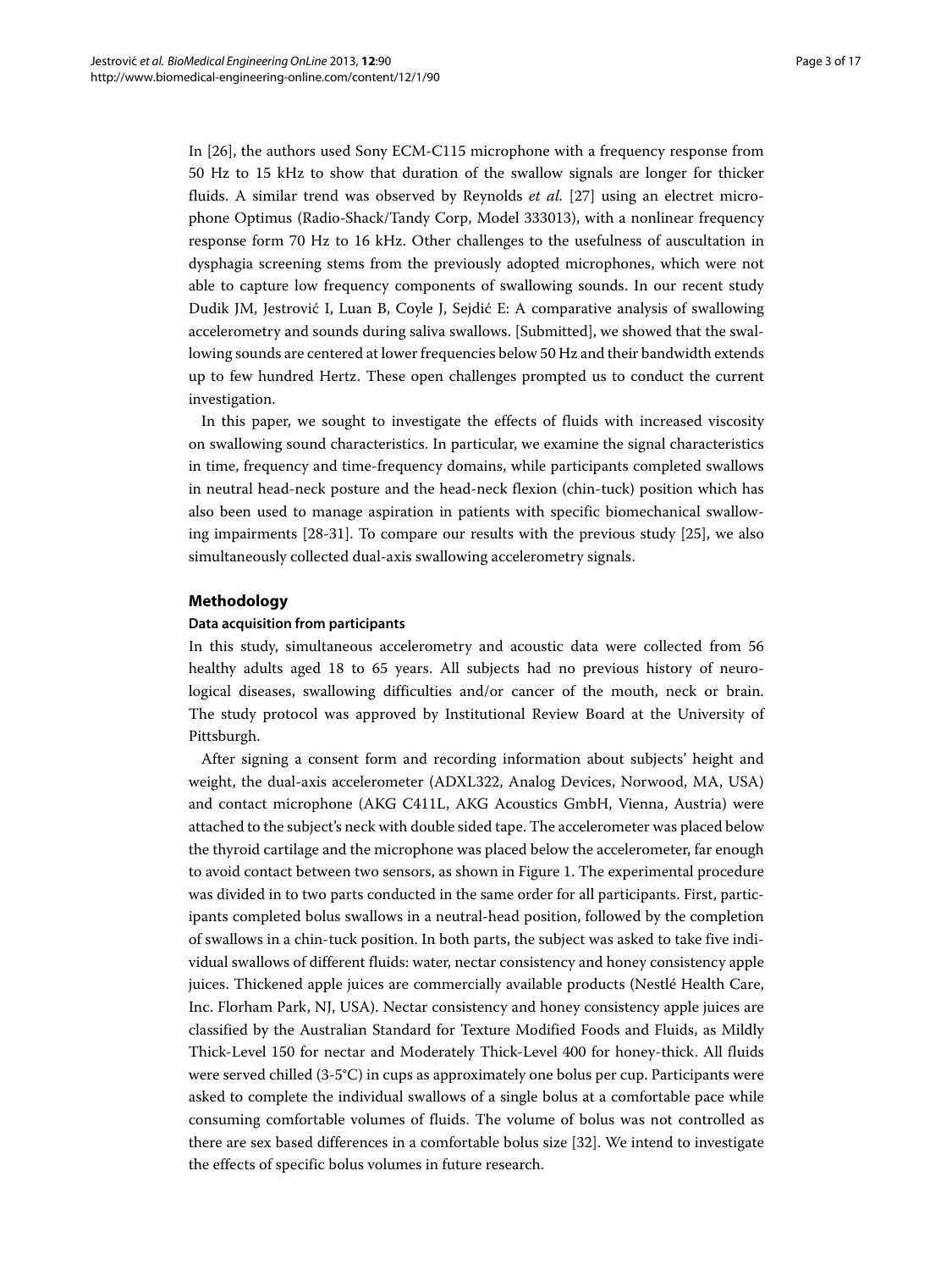

<span id="page-3-0"></span>The accelerometer was powered with a 3V output power supply (1504 DC/AC Power Supply, B&K Precision Corporation, Yorba Linda, CA, USA). The two axes of the accelerometer were positioned in the anterior-posterior (A-P) and superior-inferior (S-I) directions. Signals from both axes of the accelerometer were passed through an amplifier (P55, Grass Technologies, Warwick, RI, USA), which provided 10 times amplification and then were band-pass filtered from 0.1 to 3000 Hz. A microphone was powered by a power supply (model B29L, AKG, Vienna, Austria). Swallowing accelerometry signals and swallowing sounds were sampled at 40 kHz by the LabView program Signal Express (National Instruments, Austin, TX, USA) running on a personal computer. All data were saved on an external hard drive.

#### **Pre-processing steps**

First, all collected signals were pre-processed according to previously proposed algorithms (e.g., [\[25\]](#page-16-2)). The accelerometer signals were downsampled to 10 kHz in order to implement previously proposed approaches [\[25\]](#page-16-2).

All acquired signals were initially filtered with a finite impulse response (FIR) filter to annul the effects of the data acquisition equipment. The filters for swallowing accelerometry signals and swallowing sounds were designed according to the procedure outlined in [\[33\]](#page-16-8) using 18 table-top recordings in a quiet room.

Next, we removed very low frequency components from the dual-axis accelerometry signals associated with head movements [\[34\]](#page-16-9). Since the microphone signal was not affected by any head movements, there was no need to perform such an operation for these signals.

Consequently, all signals were denoised with 10-level discrete wavelet decomposition using the discrete Meyer wavelet with soft-thresholding using the global denoising threshold,  $T_{den}$  defined as: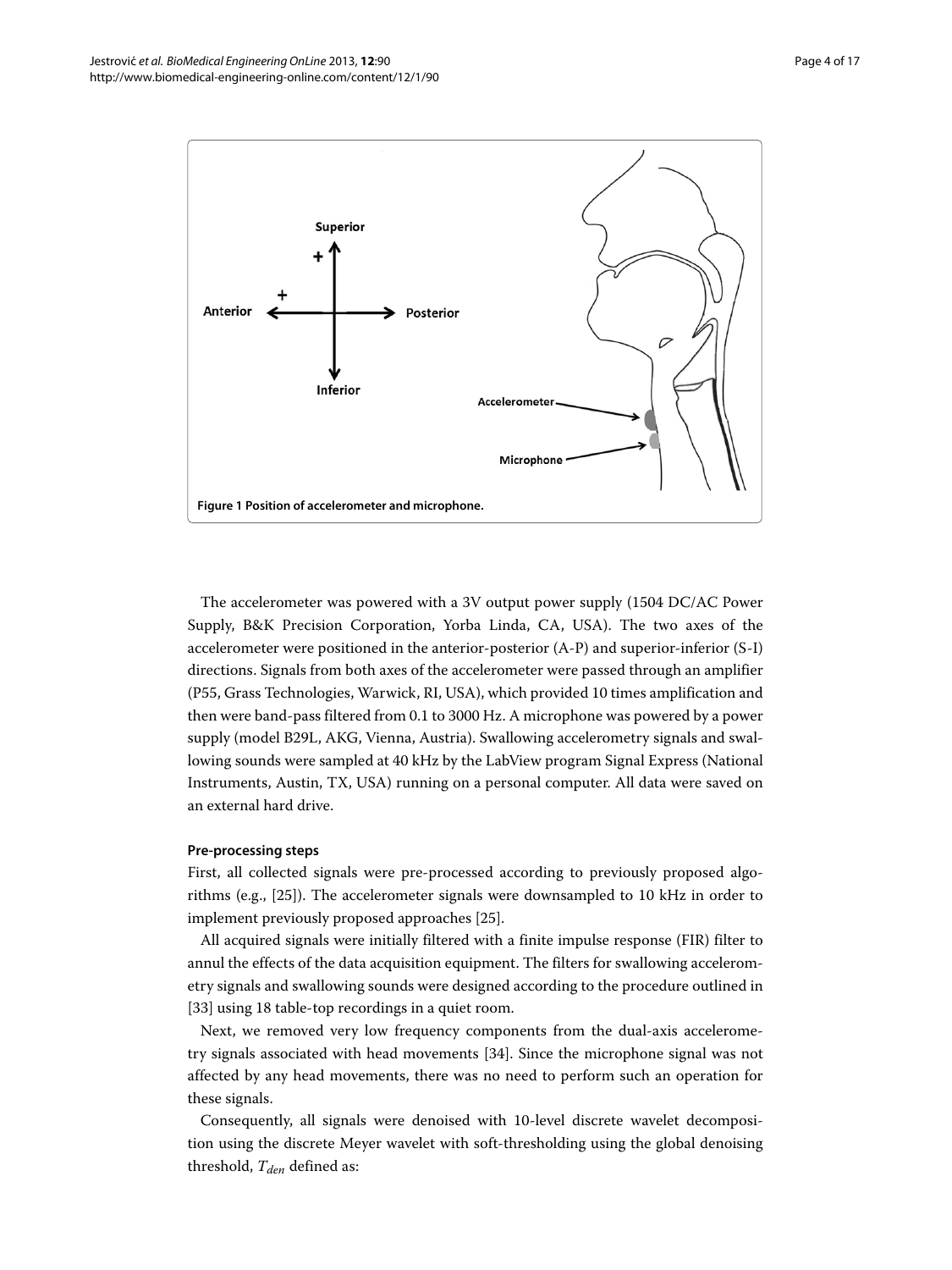$$
T_{den} = \frac{med(|d_1|)\sqrt{2\log n}}{0.6745},\tag{1}
$$

where *d*<sup>1</sup> represents wavelet coefficients at the first level, *n* is length of the signal and *med* is median operator [\[35\]](#page-16-10).

The last pre-processing step was the segmentation of signals carried out according to the sequential fuzzy c-means algorithm designed for dual-axis accelerometry signals [\[36\]](#page-16-11). All segmentation results were verified visually, if any of them were incorrect, swallows were segmented manually. Swallows which could not be segmented were excluded from the study (less than 5% were excluded). The time instances identified in this process as the beginning and the end of each swallow were then used to segment the microphone signals.

After the completion of all pre-processing steps, the features outlined in the next subsection were extracted from each swallow.

#### **Feature extraction**

Each swallowing sound could be represented as a discrete time series,  $M = \{m_1, m_2, m_3\}$  $m_2, \ldots, m_n$ . Different signal features can be used to describe swallowing characteristics, and we summarize below the features considered in this study. The same set of features was considered for both swallowing sounds and dual-axis swallowing accelerometry signals.

# *Time domain features*

• The mean (average) value of a signal represents unbiased estimation of the amplitude of the signal. An equation for calculating the mean value is given as

$$
\mu_m = \frac{1}{n} \sum_{i=1}^n m_i. \tag{2}
$$

• The standard deviation is a measure of variation from the mean value. It can be obtained as

$$
\sigma = \sqrt{\frac{1}{n-1} \sum_{i=1}^{n} (m_i - \mu_m)^2}.
$$
 (3)

• The skewness represents symmetry of a distribution of the signal [\[25\]](#page-16-2). It can be calculated as,

$$
\nu = \frac{\frac{1}{n} \sum_{i=1}^{n} (m_i - \mu_m)^3}{(\frac{1}{n} \sum_{i=1}^{n} (m_i - \mu_m)^2)^{1.5}}.
$$
\n(4)

• The kurtosis is a measure of the "peakedness" of the probability distribution of a variable. For a high value of kurtosis, the distribution is sharp and narrow, with heavy tails. A low kurtosis value indicated a flat distribution peak and thin tails. Kurtosis is calculated as

$$
\varpi = \frac{\frac{1}{n}\sum_{i=1}^{n}(m_i - \mu_m)^3}{(\frac{1}{n}\sum_{i=1}^{n}(m_i - \mu_m)^2)^2}.
$$
\n(5)

• The entropy rate [\[37](#page-16-12)[,38\]](#page-16-13) quantifies the extent of regularity in a signal. It provides important information about swallows as an random process. Entropy rate is calculated in several steps. First, a signal <sup>M</sup> should be normalized to zero mean and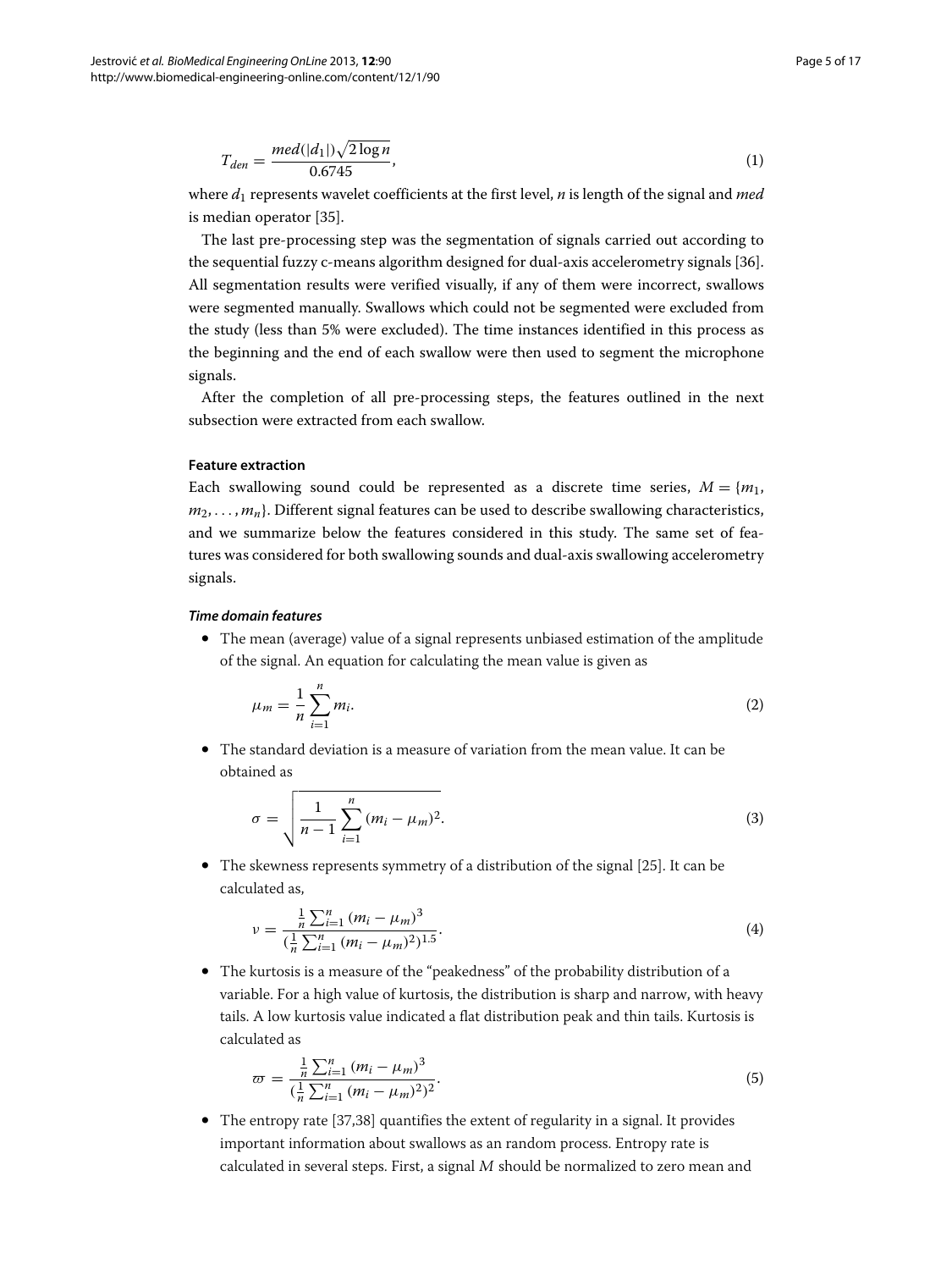unit variance. The normalized  $M$  is then quantized to 10 equally spaced levels. Those 10 levels are ranged from minimum to maximum and marked with integer numbers from 0 to 9. Then the quantized signal  $\hat{M} = {\hat{m}_1, \hat{m}_2, \dots, \hat{m}_n}$ , with U consecutive points is coded as

$$
s_i = \hat{m}_{i+U-1} \cdot 10^{U-1} + \ldots + \hat{m}_i \cdot 10^0, \tag{6}
$$

where  $i = 1, 2, ..., n - U + 1$ , and  $S_i = \{s_1, s_2, ..., s_{n-U+1}\}$  are coded integers. Because of the 10 quantization levels, 10 is used as a base. Using the Shannon entropy formula, the entropy is estimated as

$$
E(U) = -\sum_{k=1}^{10^{U-1}} P_{S_u}(k) \cdot ln P_{S_U}(k),
$$
\n(7)

where  $P_{S_u}$  is probability of observing k in  $S_u$ , approximated by the corresponding sample frequency. The entropy is then normalized using following formula

$$
\widehat{NE(U)} = \frac{E(U) - E(U-1) + E(1) \cdot \alpha}{E(1)},
$$
\n(8)

where  $\alpha$  is the percentage of the coded integers in  $S_i$  that occurred only once. Finally, the regulatory index as a measure of the entropy rate is calculated as

$$
\rho = 1 - \min \widehat{NE(U)}.
$$
\n(9)

 $\rho$  takes value from 0 to 1, where for regulatory index is equal to 1 indicates maximum of regularity, while value of 0 represents maximum of randomness.

• The Lempel-Ziv complexity (L-Z) [\[39\]](#page-16-14) provides information about predictability of the signal. To compute the L-Z complexity, a signal <sup>M</sup> should be first quantized into 100 equally spaced levels. Then this 100 levels are ranged from minimum to maximum values. In the next step, the quantized signal  $A_1^n = \{a_1, a_2, \ldots, a_n\}$  was decomposed in L different blocks of the length  $l - j + 1$ , so that  $A_1^n = {\psi_1, \psi_2, \ldots, \psi_n}$ *ψn*}. Blocks are defined as

$$
\Psi = A_1^n = \{a_j, a_{j+1}, \dots, a_l\}, 1 \le j \le l \le n
$$
\n(10)

The first block is equal to the first element of the quantized signal. Other blocks are defined as

$$
\Psi_{m+1} = A_{h_m+1}^{h_{m+1}}, m \ge 1, m \in \mathbb{Z}^+ \tag{11}
$$

where  $h_m$  is ending index for  $\psi_m$ . Finally, the L-Z complexity is calculated as

$$
LZ = \frac{L\log_{100} n}{n} \tag{12}
$$

# *Frequency domain features*

• The peak frequency of a signal is defined as

$$
f_p = \underset{f \in [0, f_{max}]}{\operatorname{argmax}} |F_M(f)|^2,\tag{13}
$$

where  $f_{max}$  is the highest available frequency in a signal and  $F_M$  represents the Fourier transform of a signal.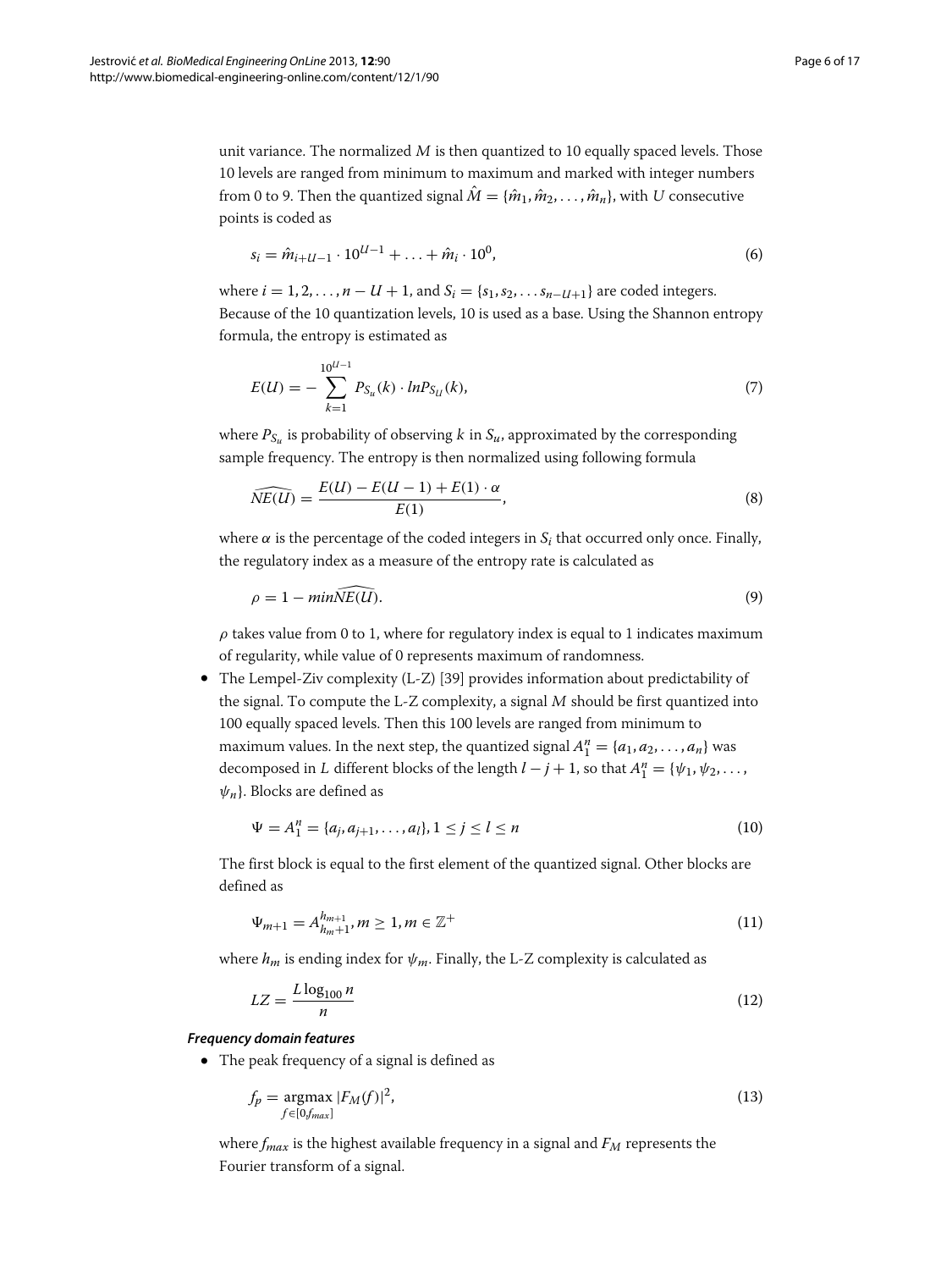• The centroid frequency indicates position of the center of mass in the signal in the frequency domain [\[33\]](#page-16-8). For the signal, <sup>M</sup>, it is estimated as

$$
f_c = \frac{\int_{f_{max}}^{f_{max}} f|F_M(f)|^2 df}{\int_{0}^{f_{max}} |F_M(f)|^2 df}.
$$
\n(14)

• Bandwidth represents spectral spread and it is defined as

$$
BW = \begin{bmatrix} f_{max} \\ \int_{0}^{f_{max}} (f - f_c)^2 |F_M(f)|^2 df \\ \frac{f_{max}}{\int_{0}^{f_{max}} |F_M(f)|^2 df} \end{bmatrix}.
$$
 (15)

# *Time frequency domain feature*

• The relative energy was computed using a 10-level discrete wavelet decomposition of the signal with the Meyer wavelet [\[25,](#page-16-2)[40-](#page-16-15)[42\]](#page-16-16). The energy at each decomposition level is computed using the Euclidean norm of decomposition coefficient vectors:

$$
E_{a_{10}} = ||a_{10}||^2, \tag{16}
$$

$$
E_{d_i} = ||d_i||^2, \tag{17}
$$

where  $a_{10}$  is the approximation signal and  $d_i$  is detail signal. The total energy was calculated as

$$
E_T = E_{a_{10}} + \sum_{i=1}^{10} E_{d_i},
$$
\n(18)

Finally, percent of relative energy contribution from each decomposition level was computed as

$$
E_{t_{a_{10}}} = \frac{E_{a_{10}}}{E_T} \times 100\%,\tag{19}
$$

$$
E_{t_{d_i}} = \frac{E_{d_i}}{E_T} \times 100\%,
$$
\n
$$
= 1.2 \quad 10
$$
\n(20)

for  $i = 1, 2, \ldots, 10$ .

• Wavelet entropy describes the information distribution in the time-frequency domain. Wavelet entropy was computed using 10-level wavelet decomposition and relative energy computed above, with following formula:

$$
WE = -\frac{E_{t_{a_{10}}}}{100} \cdot \log_2 \frac{E_{t_{a_{10}}}}{100} - \sum_{i=1}^{10} \frac{E_{t_{d_i}}}{100} \cdot \log_2 \frac{E_{t_{d_i}}}{100},
$$
\n(21)

#### **Data analysis**

The statistical differences between different conditions were tested using a nonparametric statistical hypothesis test, Wilcoxon rank-sum test [\[43\]](#page-16-17).

# **Results**

Results of the feature extraction process are presented as a mean value  $\pm$  standard deviation. We analyzed 271 water swallows in neutral position and 274 in chin-tuck position,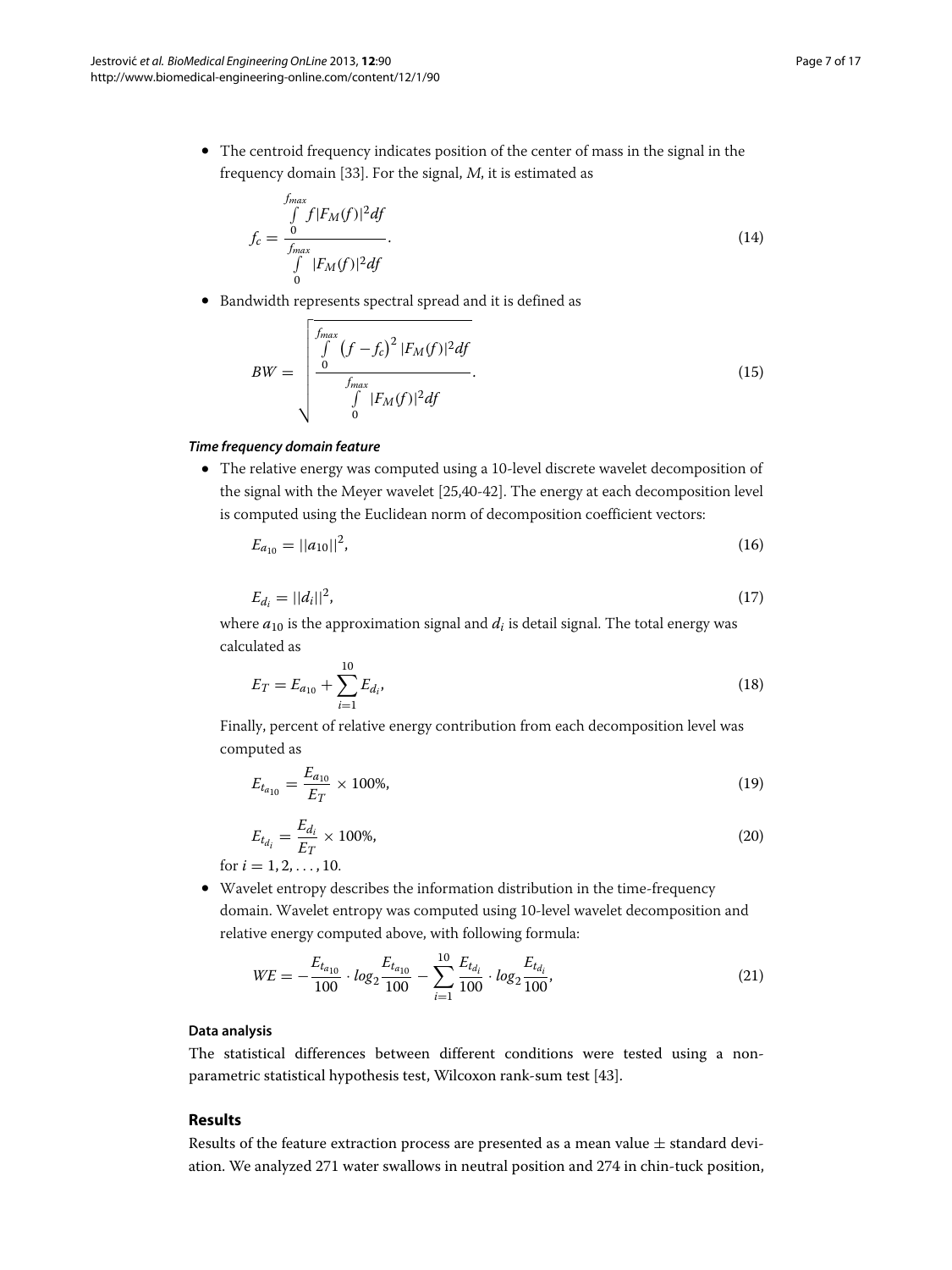277 nectar-thick apple juice in neutral position and 275 in chin-tuck position, and 273 honey-thick apple juice swallows in neutral position and 273 in the chin tuck position.

# **Time domain features results**

Table [1](#page-7-0) summarizes the time domain features from the swallowing sounds. The results showed that standard deviation ( $\sigma$ ), skewness ( $\nu$ ) and kurtosis ( $\sigma$ ) were not significantly different between the control condition (water) and the thickened liquid conditions in the chin-tuck position ( $p > 0.05$ ,  $zval < -0.49$ ,  $ranksum < 76218$ ). For the swallows in the neutral position, pairwise comparison between water and nectar-thick apple juice revealed statistically significant differences for standard deviation ( $p = 0.03$ ,  $zval = 2.23$ , *ranksum* = 81398) and skewness (*p* = 0.01, *zval* = −2.53, *ranksum* = 72315). The skewness was significantly different between water and honey-thick apple juice (*p <<* 0.01, *zval* = −3.73, *ranksum* = 69545) as well as the kurtosis (*p* = 0.02, *zval* = 2.51, *ranksum* = 765150). Next, we observed significantly higher entropy rates ( $\rho$ ) for nectarthick and honey-thick fluids in comparison to water for both head positions ( $p \ll 0.01$ , *zval <* −4.09, *ranksum <* 70304). However, the L-Z complexity had statistically the highest values for water swallows for both head maneuvers ( $p < 0.05$ , *zval*  $< 3.22$ , *ranksum <* 805970).

Table [2](#page-8-0) summarizes the results for the swallowing accelerometry signals. The results showed that in the A-P direction of the accelerometer signal, standard deviation and kurtosis in the chin-tuck position were not affected by the fluid viscosity ( $p > 0.05$ , *zval <* 2.69, *ranksum <* 82959). Water swallows in the neutral position had the statistically highest values for standard deviation  $(p < 0.01, zval < 3.67, ranksum < 83135)$ and the lowest values for kurtosis  $(p < 0.03, zval < 3.95, ranksum < 84631)$ . The skewness was statistically different between nectar-thick and honey-thick apple juice in neutral position  $(p = 0.03, zval = -2.01,$ *ranksum* = 74794), and between water and honeythick apple juice in chin-tuck position  $(p = 0.03, zval = -2.48, ranksum = 73126)$ . Furthermore, water swallows had statistically the lowest values for entropy rate *(p <* 0.05, *zval <* −5.01,*ranksum <* 68555*)* and the highest values for the L-Z complexity  $(p \ll 0.01, zval \ll 6012, ranksum \ll 834210)$  in comparison to other two fluids in both head positions. Also, a pairwise comparison between nectar-thick and honeythick swallows found significant differences for entropy rate  $(p = 0.01, zval = -2.03,$ *ranksum* = 74383) and L-Z complexity  $(p = 0.03, zval = -2.87,$  *ranksum* = 83728) in the head chin-tuck position.

<span id="page-7-0"></span>

| Table 1 Time domain features for swallowing sounds |  |
|----------------------------------------------------|--|
|----------------------------------------------------|--|

| Feature        | <b>Neutral position</b> |                  |                  | <b>Chin-tuck position</b> |                  |                  |
|----------------|-------------------------|------------------|------------------|---------------------------|------------------|------------------|
|                | Water                   | Nectar-thick     | Honey-thick      | Water                     | Nectar-thick     | Honey-thick      |
|                |                         | apple juice      | apple juice      |                           | apple juice      | apple juice      |
| $\sigma$       | $0.54 \pm 0.03$         | $0.42 \pm 0.02$  | $0.54 \pm 0.03$  | $0.54 \pm 0.02$           | $0.54 \pm 0.02$  | $0.54 \pm 0.02$  |
| $\nu$          | $-1.34 \pm 0.22$        | $-0.80 \pm 0.20$ | $-1.04 \pm 0.34$ | $-1.53 \pm 0.41$          | $-2.19 \pm 0.59$ | $-0.69 \pm 0.43$ |
| $\overline{a}$ | $92.5 \pm 17.1$         | $96.1 + 16.7$    | $173 + 43.1$     | $157 + 37.5$              | $300 + 57.7$     | $227 + 41.6$     |
| $\rho^*$       | $98.7 + 0.04$           | $99.0 \pm 0.04$  | $99.1 \pm 0.06$  | $98.1 \pm 0.14$           | $98.5 \pm 0.10$  | $98.7 \pm 0.05$  |
| $17*$          | $6.14 \pm 0.15$         | $5.78 \pm 0.16$  | $5.61 \pm 0.18$  | $7.45 \pm 0.29$           | $6.39 \pm 0.26$  | $5.98 \pm 0.20$  |

\* denotes multiplication by 10-2.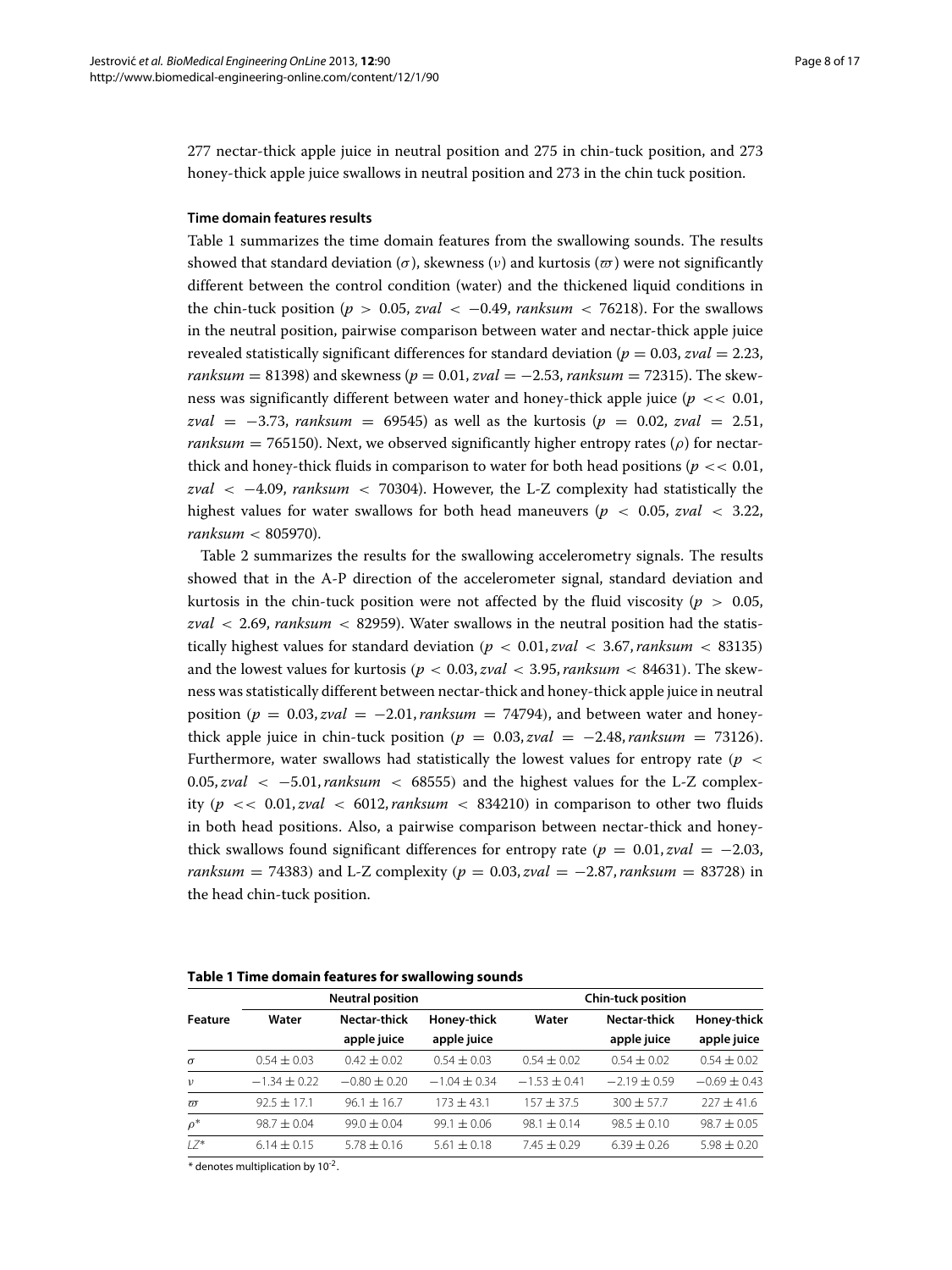<span id="page-8-0"></span>

| Feature        | <b>Neutral position</b> |                             |                            | <b>Chin-tuck position</b> |                             |                            |                |
|----------------|-------------------------|-----------------------------|----------------------------|---------------------------|-----------------------------|----------------------------|----------------|
|                | Water                   | Nectar-thick<br>apple juice | Honey-thick<br>apple juice | Water                     | Nectar-thick<br>apple juice | Honey-thick<br>apple juice |                |
|                |                         |                             |                            |                           |                             |                            | $\sigma^*$ A-P |
| $\sigma^*$ S-I | $1.11 \pm 0.06$         | $0.96 \pm 0.03$             | $1.16 \pm 0.05$            | $1.16 \pm 0.05$           | $1.16 \pm 0.04$             | $1.16 \pm 0.05$            |                |
| $\nu$ A-P      | $-0.73 \pm 0.22$        | -1.39±0.23                  | $-0.74 \pm 0.21$           | $-2.31 \pm 0.43$          | $-2.24 + 0.49$              | $-1.31 \pm 0.42$           |                |
| $\nu$ S-I      | $0.28 + 0.32$           | $0.14 + 0.37$               | $-0.49 + 0.39$             | $-0.13 + 0.31$            | $-0.69 + 0.29$              | $-0.54 + 0.37$             |                |
| $\varpi$ A-P   | $64.5 + 12.8$           | $62.7 + 16.7$               | 64.1±13.6                  | 173±30.5                  | 193±42.1                    | 183±33.6                   |                |
| $\pi$ S-I      | $81.8 + 17.0$           | $121 + 28.1$                | 118±32.2                   | $96.9 + 21.2$             | $193 + 21.5$                | $145 + 22.6$               |                |
| $\rho^*$ A-P   | $98.8 + 0.04$           | $99.1 + 0.02$               | $99.1 + 0.04$              | $98.5 + 0.07$             | $98.8 + 0.06$               | $99.1 + 0.04$              |                |
| $\rho^*$ S-I   | $99.1 \pm 0.03$         | $99.2 + 0.02$               | 99.2±0.03                  | 98.5±0.08                 | 98.8±0.04                   | 98.9±0.04                  |                |
| $17*$ A-P      | $5.46 + 0.12$           | $4.97 + 0.12$               | 4.92±0.14                  | $6.26 \pm 0.19$           | 5.44±0.17                   | $4.83 \pm 0.14$            |                |
| $17*$ S-I      | $6.36 \pm 0.14$         | $6.21 \pm 0.15$             | $6.31 \pm 0.16$            | 7.17±0.22                 | $6.42 \pm 0.21$             | 5.91±0.18                  |                |
|                |                         |                             |                            |                           |                             |                            |                |

**Table 2 Time domain features for swallowing accelerometry signals**

 $*$  denotes multiplication by  $10^{-2}$ .

In the S-I direction, the fluid thickness did not have influence on L-Z complexity in the head neutral, and standard deviation and kurtosis in the chin-tuck position *(p <* 0.05, *zval <* 2.01,*ranksum <* 81661*)*. For skewness, nectar swallows showed a significant statistical difference in neutral position  $(p < 0.02, zval < 2.49, ranksum < 83601)$ , while in chin-tuck position water swallows has the lowest value  $(p \lt 0.02, zval \lt 0.02)$ 2.45,*ranksum <* 83338*)*. The standard deviation was statistically different between water and nectar-thick  $(p = 0.02, zval = 1.41, ranksum = 80110)$  as well as kurtosis between water and honey-thick  $(p = 0.01, zval = 2.95, ranksum = 82742)$ . Additionally, the entropy rate is observed to be significantly lower in water swallows than in the other two stimuli in both head position *(p <<* 0.01, *zval <* −3.42,*ranksum <* 71586*)*. Water swallows showed a significantly higher value for the L-Z complexity in the chintuck position  $(p < 0.05, zval < 4.37, ranksum < 86156)$ , while a pairwise comparison between nectar-thick and honey-thick apple juices showed a difference for the entropy rate  $(p = 0.02, zval = -1.71, ranksum = 74989)$ .

Also, we compared the extracted features between two accelerometer axes. Kurtosis in both head positions did not exhibit a significant statistical difference *(p >* 0.05, *zval <* 0.91,*ranksum <* 78599*)*. The standard deviation in the neutral head position and skewness in the chin-tuck position showed statistically significant differences between swallows for all stimuli ( $p \ll 0.01$ , *zval*  $\ll 7.72$ , *ranksum*  $\ll 92505$ ). In the neutral position, skewness was significantly different between water and nectar-thick swallows (*p <<* 0.01, *zval <* −4.64,*ranksum <* 69137), while the standard deviation showed a significant difference for nectar-thick swallows in chin-tuck position ( $p \ll 0.01$ , *zval <* −3.07,*ranksum <* 74432). The L-Z complexity and the entropy rate were also significantly different for all stimuli in both head positions ( $p \ll 0.01$ ,  $zval \ll 1.31$ , *ranksum <* 715650).

#### **Frequency domain features results**

Table [3](#page-9-0) summarizes the values of the considered frequency features for swallowing sounds. The centroid frequency  $(f_c)$  and the bandwidth  $(BW)$  were not affected by the fluid viscosity in the chin-tick position ( $p > 0.05$ , *zval*  $\langle$  0.62, *ranksum*  $\langle$  79457),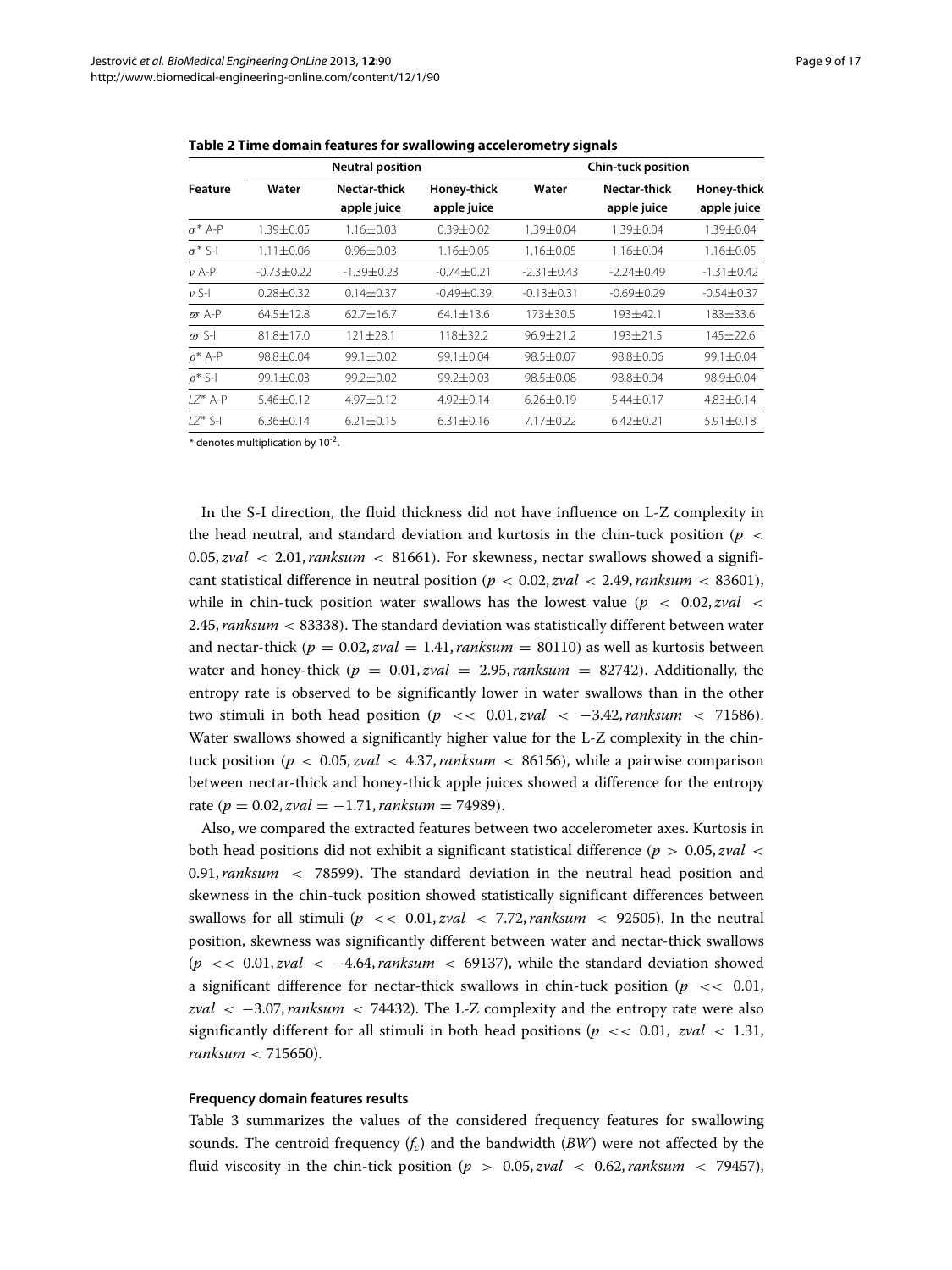<span id="page-9-0"></span>

|                   | <b>Neutral position</b> |               |               | <b>Chin-tuck position</b> |               |               |  |
|-------------------|-------------------------|---------------|---------------|---------------------------|---------------|---------------|--|
| <b>Feature</b>    | Water                   | Nectar-thick  | Honey-thick   | Water                     | Nectar-thick  | Honey-thick   |  |
|                   |                         | apple juice   | apple juice   |                           | apple juice   | apple juice   |  |
| $f_{\mathcal{D}}$ | $26.6 + 4.93$           | $16.7 + 1.96$ | $8.68 + 1.69$ | $24.3 + 3.82$             | $17.9 + 2.19$ | $13.5 + 1.71$ |  |
| $f_c$             | $446 + 45.4$            | $464 + 51.6$  | $493 + 65.7$  | $739 + 66.1$              | $802 + 69.5$  | $767 + 73.4$  |  |
| BW                | $759 + 46.3$            | 736+60.3      | $725 + 61.1$  | $1161 + 68.5$             | 1269+72.6     | 1236+71.8     |  |

**Table 3 Frequency domain features for swallowing sounds**

while the peak frequency  $(f_p)$  had significantly higher values for water swallows in the chin-tuck position  $(p < 0.04, zval < 4.46, ranksum < 82550)$ . In the neutral head position, the peak frequency was significantly higher for water swallows than for honeythick swallows ( $p = 0.01$ ,  $zval = 2.29$ ,  $ranksum < 80912$ ), while simultaneously the water swallows had significantly smaller bandwidth values than the honey-thick swallows  $(p = 0.02, zval = 2.49, ranksum = 81282)$ . The water swallows also had the smallest values for the centroid frequency in comparison to the other two types of swallows *(p <<* 0.01, *zval <* 3.81,*ranksum <* 817740*)*.

The centroid frequency and bandwidth of the swallowing accelerometry signal in the A-P direction was not affected by fluid viscosity in the chin-tuck position (*p >* 0.05, *zval <* 0.93,*ranksum <* 79973). However, in the A-P direction the centroid frequency and bandwidth has significantly higher value for water swallows in the neutral position  $(p \ll 0.01, zval \ll 4.81, ranksum \ll 86252)$ . In the same direction, a pairwise comparison between water and honey-thick apple juice for the peak frequency showed differences in neutral position ( $p = 0.006$ , *zval* = 2.74, *ranksum* < 823350), while in the chin-tuck position honey-thick swallows had statistically the lowest value *(p <* 0.02, *zval <* 4.33,*ranksum <* 86078*)*.

In the S-I direction, fluids did not impose any statistical differences on the centroid frequency in chin-tuck position, nor or the bandwidth in the neutral position  $(p > 0.05, zval < 1.11,$ *ranksum* < 79528). The peak frequency was significantly different only between water and nectar-thick swallows in the head-neutral position  $(p =$  $0.03, zval = 2.06,$  ranksum = 81347), and between water and honey-thick swallows in the chin-tuck position  $(p < 0.01, zval = 2.85, ranksum = 83258)$ . However, also in the S-I direction, the centroid frequency exhibited significant differences between water and honey-thick swallows in the neutral head position ( $p = 0.01$ ,  $zval = 2.41$ , ranksum = 81726), while water swallows had smaller bandwidth values than the nectar-thick swallows in the chin-tuck head position  $(p = 0.02, zval = -2.2047,$  ranksum = 73910*)*. Table [4](#page-10-0) summarizes frequency characteristics for swallowing accelerometry signals.

While comparing statistical differences between the A-P and S-I directions, we found significant differences for the peak frequency for all stimuli in both head positions  $(p \ll 0.01, zval \ll -9.53, ranksum \ll 598280)$ . Furthermore, the centroid frequency is different for nectar-thick and honey-thick swallows in both head positions  $(p < 0.03$ , *zval <* −2.16,*ranksum <* 74720*)*. The bandwidth was significantly different between the two directions for all stimuli ( $p < 0.04$ , *zval*  $< 5.29$ , *ranksum*  $< 86842$ ) in the neutral head position. Lastly, the bandwidth was significantly smaller for the S-I direction for water swallows in the chin-tuck position  $(p = 0.02, zval = 2.33, ranksum < 82434)$ .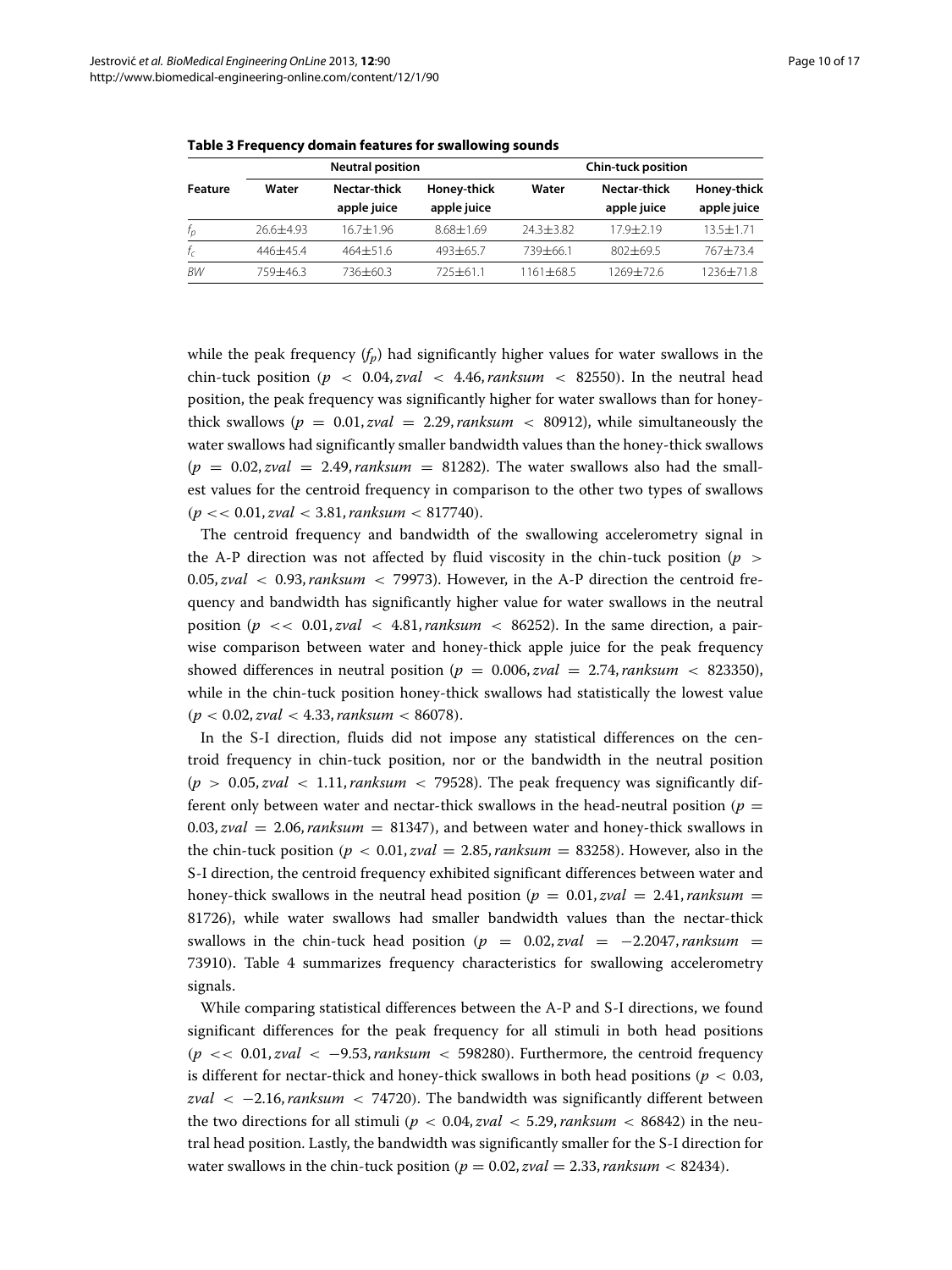<span id="page-10-0"></span>

| Feature   | <b>Neutral position</b> |                 |               | <b>Chin-tuck position</b> |                 |                 |  |
|-----------|-------------------------|-----------------|---------------|---------------------------|-----------------|-----------------|--|
|           | Water                   | Nectar-thick    | Honey-thick   | Water                     | Nectar-thick    | Honey-thick     |  |
|           |                         | apple juice     | apple juice   |                           | apple juice     | apple juice     |  |
| $f_p$ A-P | $2.93 + 0.42$           | $2.10 \pm 0.10$ | $2.08 + 0.21$ | $2.80 + 0.26$             | $7.49 + 0.49$   | $2.14 \pm 0.19$ |  |
| $f_p$ S-I | $6.09 + 0.44$           | $5.57 + 0.48$   | $5.12 + 0.29$ | $5.83 + 0.46$             | $5.72 \pm 0.49$ | $5.28 + 0.62$   |  |
| $f_c$ A-P | $80.5 + 9.11$           | $51.3 + 6.92$   | $57.5 + 7.67$ | $120 + 13.5$              | $130 + 14.3$    | $140 + 15.3$    |  |
| $f_c$ S-I | $63.2 \pm 8.33$         | $59.5 + 10.4$   | $62.4 + 10.1$ | $105 + 11.6$              | $110+10.7$      | 108±8.89        |  |
| BW A-P    | $141 + 14.1$            | $100 + 9.78$    | $112 + 122$   | $215 + 15.7$              | $744 + 17.9$    | 243±17.6        |  |
| BW S-I    | $94.8 + 9.89$           | $89.7 + 9.23$   | $85.8 + 11.1$ | $174 + 13.3$              | $225 + 15.9$    | $718 + 15.8$    |  |

**Table 4 Frequency domain features for swallowing accelerometery signals**

#### **Time-frequency domain feature**

The relative energy decompositions are presented in Figures [2,](#page-10-1) [3,](#page-11-0) [4,](#page-11-1) while the wavelet entropy results for both swallowing sounds and accelerometry signals are summarized in Table [5.](#page-12-0)

The wavelet analysis of the swallows showed that the viscosity of fluids had a major impact on the time-frequency structures of these signals. Let us first consider the swallowing sounds. From Figure [2,](#page-10-1) it is obvious that majority of the energy is concentrated on the first a10 level for both head maneuvers. Levels d10 and d9 in the neutral head position, and d8, d7, d6, d5, and d1 in the chin-tuck position were not affected by viscosity of the fluids  $(p > 0.05, zval < 1.77, ranksum < 82367)$ . In both head positions, water swallows had the statistically lowest value in the a10 level. However, water swallows had a higher energy concentration than the other two stimuli in the most of higher frequency levels (d8, d7, d6, d5, d4, d3,and d1 ( $p < 0.04$ , *zval*  $< 5.18$ , *ranksum*  $< 86369$ )) in the neutral head position. Also, nectar swallows were statistically different from other stimuli for levels d4, d3 and d2 *(p <* 0.03, *zval <* 5.016,*ranksum <* 86038*)*. In chin-tuck head position, nectar swallows are shown to have statistical difference from other fluids in levels a10 and d3 ( $p < 0.01, zval < 3.11, ranksum < 84170$ ), while water swallow has the lowest value at level d10  $(p < 0.01, zval < -2.46, ranksum < 73151)$ . A pairwise comparison between water and honey-thick apple juice revealed significant differences for levels d4 and d2  $(p \ll 0.01, zval < 3.11, ranksum < 83755)$ , while water and nectar-thick apple juice were significantly different for the level  $d9 (p = 0.01, zval = -2.41, ranksum = 73515)$ . Lastly, the wavelet entropy (*WE*) had a smaller value for the fluids with higher viscosity in the neutral head position  $(p < 0.02, zval < 5.14, ranksum < 86278)$ , while in the chin-tuck position, nectar swallows exhibited a significant difference from the other two swallows *(p <* 0.02, *zval <* 2.64,*ranksum <* 83295*)*.

<span id="page-10-1"></span>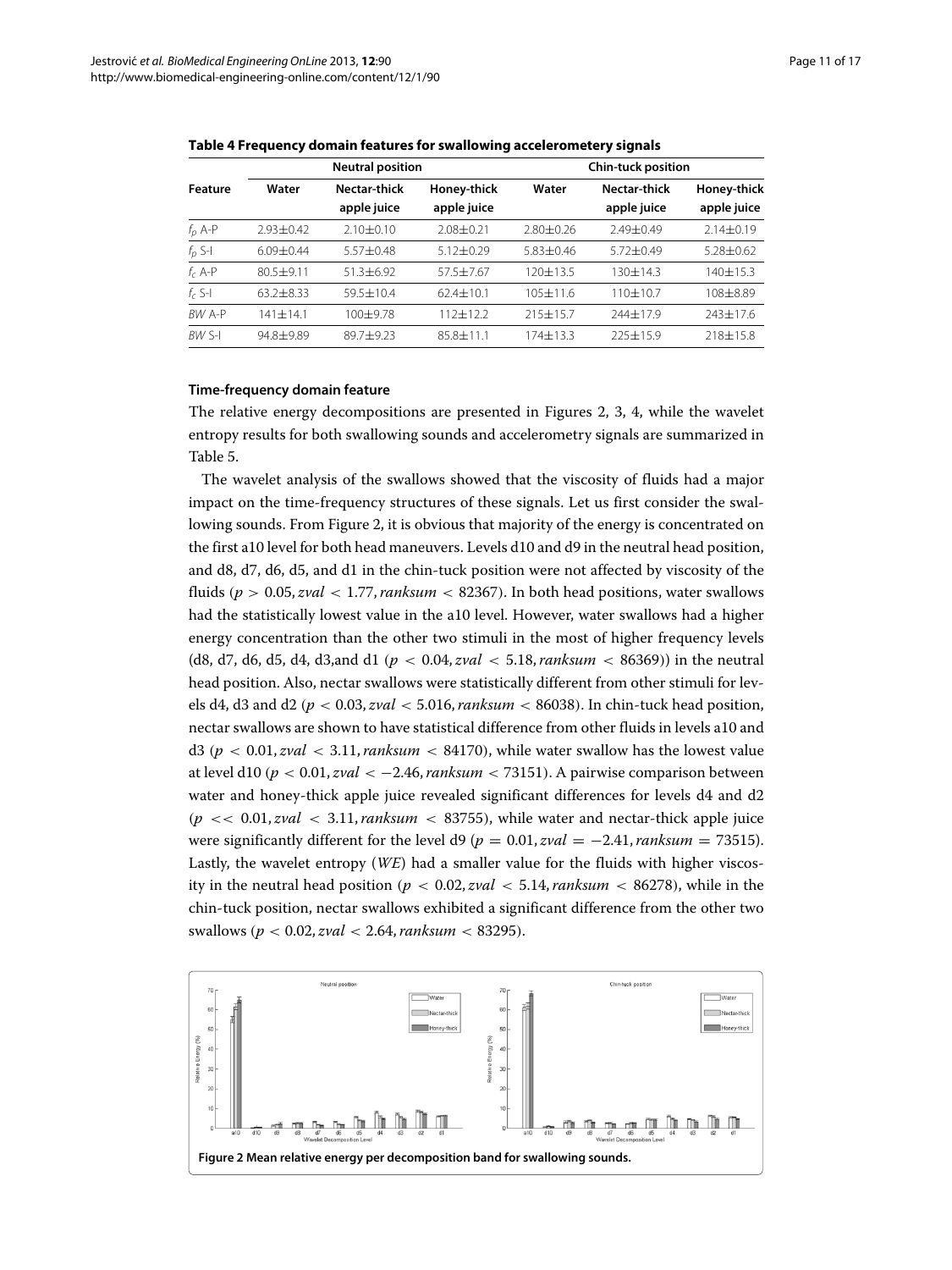

<span id="page-11-0"></span>Contrary to the previous study on swallowing accelerometry signals [\[44\]](#page-16-18), a significant influence of fluid viscosity was noticed on the swallowing accelerometry signals from both directions. First, let us consider the relative energy decomposition of the swallowing accelerometry signals in the A-P direction. Similar to the swallowing sounds, most of the energy is concentrated in the a10 level for all fluids. Additionally, water swallows have the statistically lowest energy concentration in the a10 level ( $p \ll 0.01$ , *zval <* −1.17,*ranksum <* 755616), which was not the case at higher frequencies, where water swallows had mostly higher energy concentration for both head maneuvers and both axes. The results for the A-P direction showed that the d10 and d9 levels in the neutral position and most of the levels in chin tuck position were not affected with viscosity of fluids. In the neutral head position, all stimuli showed a significant difference in the levels a10, d4 and d3, while water swallows exhibited higher energy concentrations in the d8, d7, d6, and d5 levels  $(p < 0.01, zval < 5062, ranksum < 88134)$ . Nectar-thick apple juice swallows revealed a significant difference in the d2 level  $(p < 0.03, zval = 0.41,$ *ranksum* = 78187) for the neutral head position. In the chin-tuck head position, water swallows showed significant difference in level d1 *(p <* 0.05, *zval <* 5.62,*ranksum <* 88134*)*, while a pairwise comparison between water and nectar-thick showed a significant difference in the d10 level  $(p = 0.01, zval = 1.69, ranksum < 74189)$ . Lastly, in the A-P direction, the wavelet entropy had a significantly lower value for fluids with higher viscosity in the neutral position  $(p < 0.02, zval < 5.14,$ *ranksum*  $\lt$ 86278*)*. The wavelet entropy was not affected by viscosity in the chin-tuck position (*p >* 0.05, *zval <* 2.64,*ranksum <* 83295).

<span id="page-11-1"></span>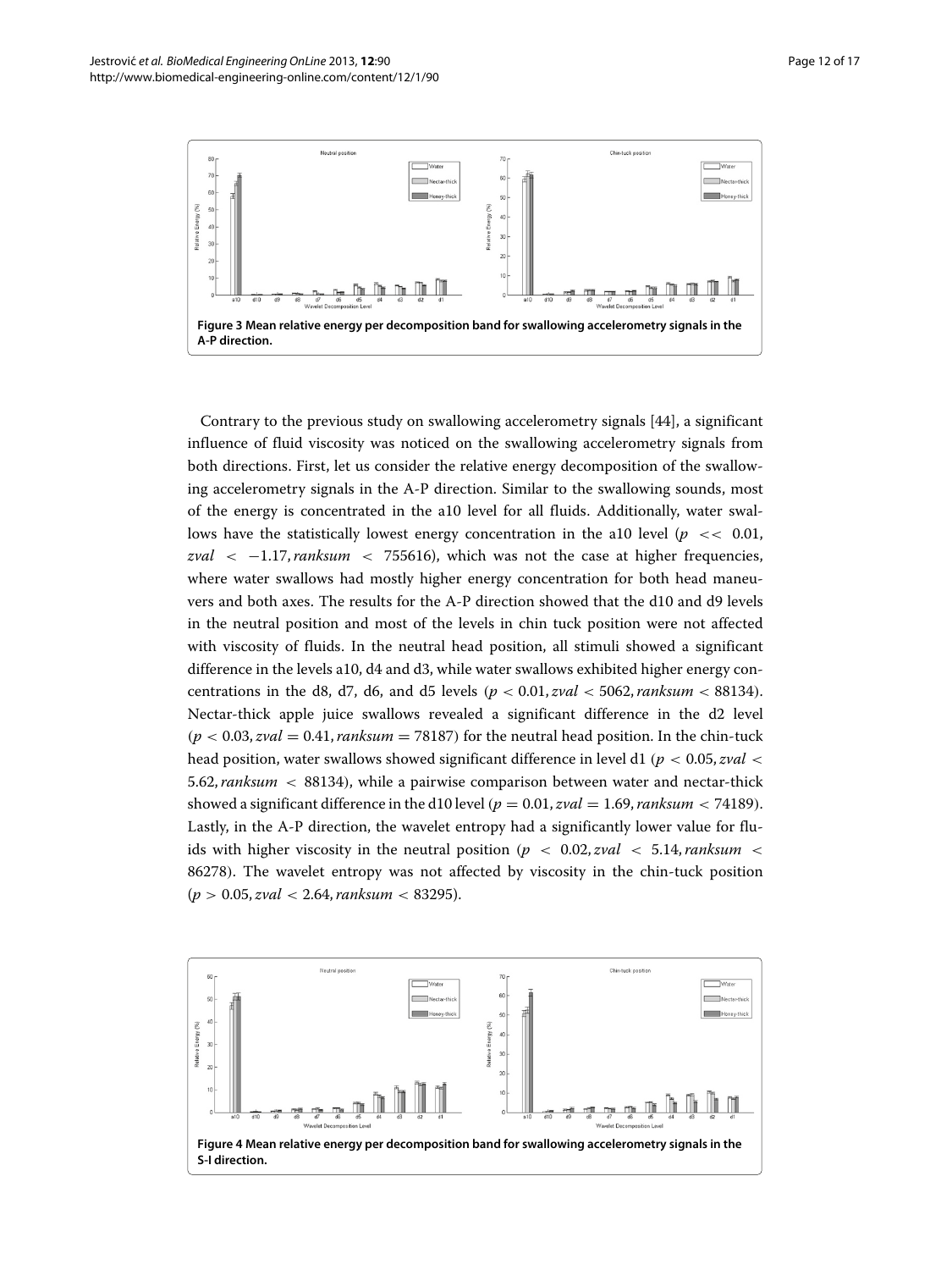<span id="page-12-0"></span>

|         | <b>Neutral position</b> |               |               | <b>Chin-tuck position</b> |               |                 |  |
|---------|-------------------------|---------------|---------------|---------------------------|---------------|-----------------|--|
| Feature | Water                   | Nectar-thick  | Honey-thick   | Water                     | Nectar-thick  | Honey-thick     |  |
|         |                         | apple juice   | apple juice   |                           | apple juice   | apple juice     |  |
| WF      | $1.81 + 0.04$           | $1.65 + 0.04$ | $1.51 + 0.04$ | 1.67+0.04                 | $1.69 + 0.05$ | $1.51 + 0.05$   |  |
| WF A-P  | 1.78 + 0.04             | $1.55 + 0.04$ | 1.39+0.03     | 1.71±0.04                 | $1.65 + 0.04$ | $1.65 \pm 0.04$ |  |
| WF S-I  | $1.91 + 0.03$           | $1.81 + 0.03$ | 1.79+0.03     | 1.87+0.04                 | 1.91+0.04     | 1.96±0.04       |  |

**Table 5 Wavelet entropies for swallowing sounds and accelerometry signals**

In the S-I direction, levels d9, d6, and d2 in the neutral head position, and most of the levels in chin-tuck position did not show a significant statistical difference between stimuli. Water swallows were significantly different from other fluids in the a10, d10, d8, d7, d4 and d3 levels in the neutral position  $(p < 0.04, zval < 3.03, ranksum < 84050)$ , and in the d9 level in the chin-tuck position  $(p \lt 0.01, zval \lt -2.53, ranksum \lt 73018)$ . A pairwise comparison between water and honey-thick apple juice exhibited significant differences for the level d5 and d1 ( $p < 0.01$ ,  $zval < 2.66$ ,  $ranksum < 82183$ ) in the neutral position and for the level d10 ( $p = 0.01$ , *zval* = −2.54, *ranksum* = 72315) in the chintuck position. A pairwise comparison between water and honey-thick apple juice showed a significant difference in level d10 ( $p = 0.01$ , *zval* = 2.55, *ranksum* = 72995) in chintuck head position, while pairwise between nectar-thick and honey-thick apple juice in level d1 ( $p < 0.01$ , *zval* = −2.61, *ranksum* = 73823) in neutral position showed difference. Also, the wavelet entropy had statistically the highest value for water swallows in the S-I direction ( $p < 0.02$ , *zval*  $< 2.73$ , *ranksum*  $< 82639$ ).

The relative energy distribution between the two axes were significantly different between each other. Levels a10, d10, d9, d8, d7, d5, d3 and d2 in the neutral position and levels a10, d4, d3 and d2 in the chin-tuck position showed difference between two axes for all three stimuli  $(p \ll 0.01, zval \ll 8.91, ranksum \ll 94965)$ . Furthermore, swallows based on nectar-thick and honey-thick apple juices were also different between axes for the d1 level in the neutral head position and for the d5 level in the chin-tuck position  $(p < 0.01, zval < -2.55,$ *ranksum*  $<$  72576). The relative energy distribution for water swallows was significantly different between two axes when considering the d5 level in the neutral position, and the levels d9, d8, d7 and d1 in the chin-tuck position  $(p < 0.01, zval < 3.74, ranksum < 85110)$ . However, the d4 level in the neutral head position and the levels d10 and d6 in the chin-tuck position were not significantly different between two axes (*p >* 0.05, *zval <* 0.33,*ranksum <* 78820).

# **Discussion**

#### **Time domain features**

Our results suggest that the time domain features for swallowing sounds are not different between nectar-thick and honey-thick fluids, while the water swallows had significantly different features from the other two fluids. These results imply that the difference in viscosity between nectar and honey have a limited effect on the extracted time domain features.

For the swallowing sounds, the negative value for skewness indicates that the probability distribution of amplitudes are mostly concentrated on the right side (i.e., stronger/louder amplitude values). Larger negative skewness values for swallows in chin-tuck position denote that swallows have larger (louder) amplitude values in the chin-tuck position than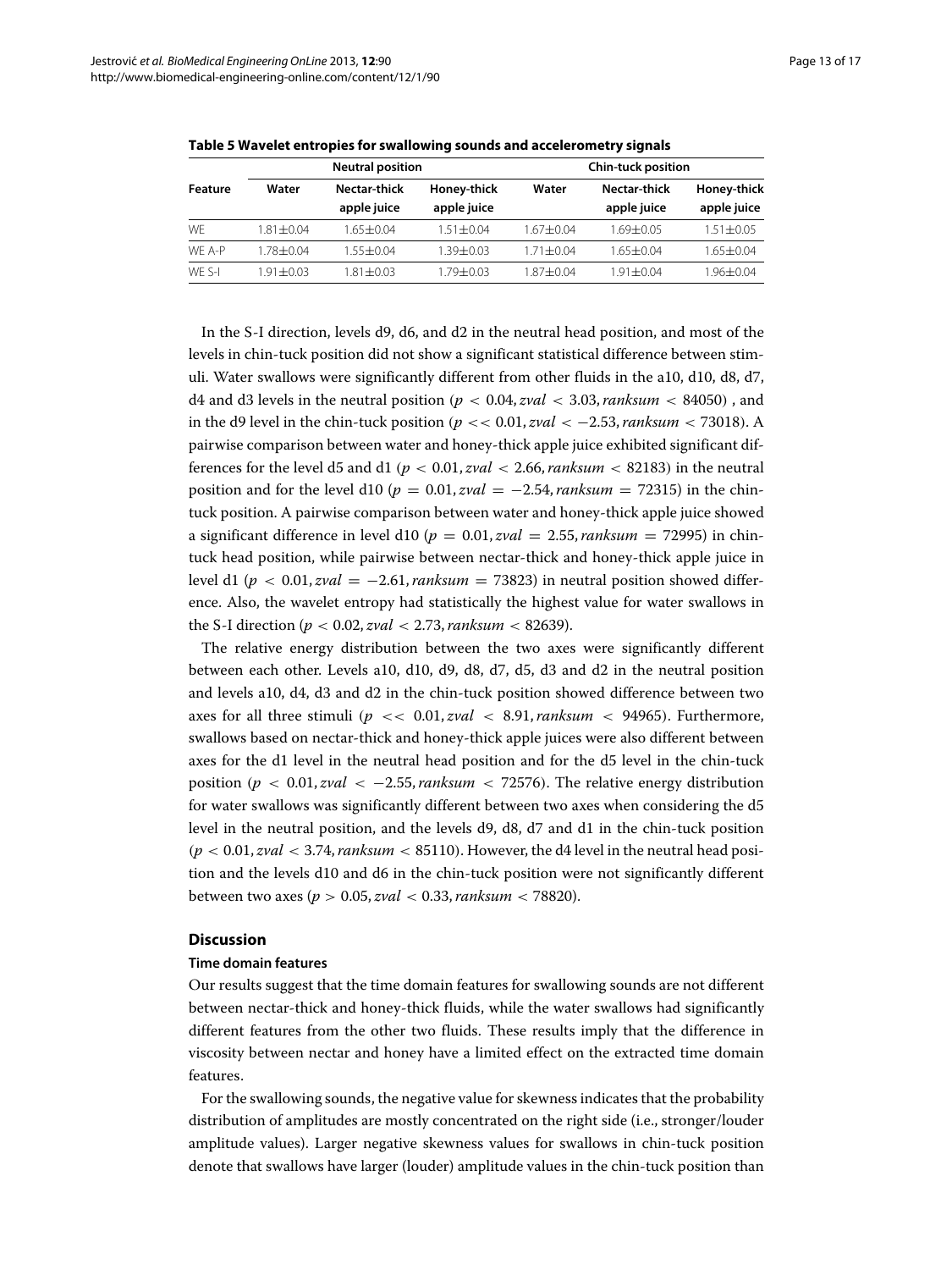in the neutral position but viscosity did not affect amplitude. Also, kurtosis tends to be higher for higher viscosity fluids. Since kurtosis is a measure of "peakedness" of the amplitude probability distribution, the results imply that lower viscosity swallows would contain more variant amplitudes in the sound signal [\[26\]](#page-16-3). Clinically this result indicates that detection of varying viscosities of swallowed fluid might be possible with auscultation [\[23\]](#page-16-0).

The entropy rate and the L-Z complexity for swallowing sounds were also influenced by viscosity of the fluid. According to Table [1,](#page-7-0) the mean value for the entropy rate is higher when viscosity increases, which implies that regularity of the signal is higher for more viscous fluids [\[37,](#page-16-12)[38\]](#page-16-13). Similarly, a higher value for the L-Z complexity means that swallowing sounds are more complex and more unpredictable [\[45,](#page-16-19)[46\]](#page-16-20). This is in agreement with previous studies of CA that have indicated large amounts of signal variability from subject to subject and swallow to swallow. From the Table [1,](#page-7-0) it is obvious that more viscous fluids have a lower mean value of the L-Z complexity, which implies that the signal complexity is lower for such fluids. The same results were provided by a previous study of the influence of viscosity on the accelerometer signal [\[44\]](#page-16-18) where is implied that higher viscosity fluids tends to behave by better defined patterns. These findings indicate that further research into the specific characteristics of swallow sounds under various viscosity, posture, and other conditions, needs to be elucidated before auscultation will have more clinical value.

Swallowing accelerometry signals followed similar trends for the entropy rate and the L-Z complexity as shown in Table [2.](#page-8-0) These results confirm the findings from the previous study [\[44\]](#page-16-18), which showed that regularity and predictability is higher for more viscous fluids. Also in the previous study, nectar-thick and honey-thick swallows had smaller negative values for skewness in the A-P direction. We confirmed the previous results for swallows in the chin-tuck position, but failed to confirm this trend for swallows in the neutral position.

#### **Frequency domain features**

As shown in Table [3,](#page-9-0) thicker fluids yielded swallowing sounds with lower peak frequencies, which is already proven by a previous study about acoustic nature of normal swallows [\[47\]](#page-16-21). A similar trend was observed for swallowing accelerometry signals as well.

Comparing values for swallowing accelerometry signals from Table [4](#page-10-0) with those values for swallowing sounds from Table [3,](#page-9-0) it can be concluded that swallowing sounds have much higher frequency content than the swallowing accelerometry signals. However, we observed similar trends for features extracted from these two types of signals. Bandwidth tends to be lower for higher viscosity fluids, which suggests that the more viscous fluids required more time for completion of the swallow [\[23\]](#page-16-0). The mean value of the centroid frequency for swallowing sounds is not dependent on viscosity, which implies that viscosity does not affect significantly spectral measure [\[48\]](#page-16-22), which has also been observed for the accelerometer signal.

#### **Time-frequency domain features**

The time-frequency decomposition of swallowing sounds showed that most of the signal energy is concentrated at lower frequencies, as was expected based on the frequency analysis of swallowing sounds. Thicker fluids have more energy on the first, lowest frequency level, since higher viscosity liquids produce a lower swallowing frequency [\[23\]](#page-16-0). Clinically,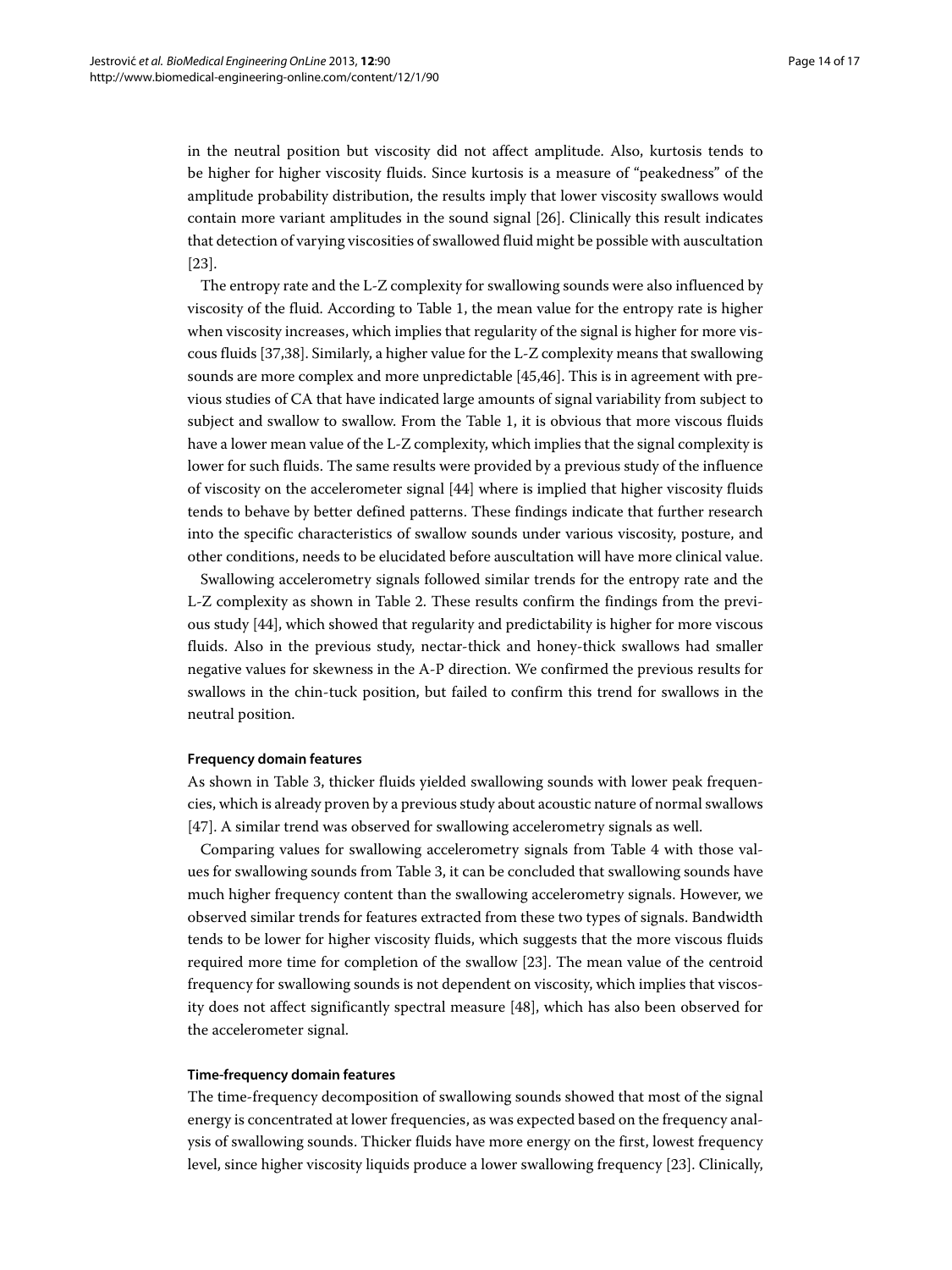our results can be attributed to the increased total swallow duration, as previous studies showed that the oral and pharyngeal swallow durations increase when subjects swallow higher viscosity fluids [\[49](#page-16-23)[,50\]](#page-16-24). We consider the wavelet entropy to describe spread of energy. According to Table [5,](#page-12-0) the mean value of wavelet entropy tends to be lower for higher viscosity fluids, because the energy concentration is higher at the first level for thicker fluids.

Similarly to the swallowing sounds, most of the energy from the accelerometry signals is concentrated at lowest frequency level (a10) for all stimuli. Also, the mean value of relative energy in a10 level tends to be higer for thicker fluids. These findings explain results for mean value of wavelet entropy which tends to be lower for thicker fluids.

#### **Remarks**

According to results, more differences are observed for features in the neutral than in the chin-tuck head position for both swallowing sound and swallowing accelerometry signals. Furthermore, this study showed more statistical difference for a greater number of features extracted from swallowing accelerometry signals than the previous study [\[44\]](#page-16-18). In the previous study, most of the statistical differences were based on time domain features [\[44\]](#page-16-18). It should be mentioned that the previous study only considered data from 17 participants.

# **Limitations and strengths of the present study**

In this study, swallowing conditions have been administered to the subjects in a specific order (water, nectar-thick, honey-thick) implying that we cannot rule out the possibility that the order of presentation influenced the results. Also, no inference regarding swallowing physiology can be made from the results of this study as simultaneous imaging was not performed. Future research in this area could compensate for these limitations by including simultaneously acquired images and randomizing the order of presentation. However, this study has contributed to the general knowledge regarding the usefulness of CA as a screening method, as we need to clearly understand if there is any more value to CA than was previously reported. Future research should also focus on combining CA and swallowing accelerometry in a concurrent design (with imaging). The goal would be to determine if the detection accuracy of swallowing physiological impairments increases by combining these two sensors, or a higher accuracy is achieved by considering sensors independently. Also, such studies would enables us to understand the detection accuracy of specific physiologic events of these sensors compared to other screening methods.

#### **Conclusions**

In this paper, we analyzed the effects of fluid viscosity on swallowing sounds in the normal and chin-tuck head positions. Swallowing sounds were collected from 56 healthy participants, and signal features were extracted from these sounds. Our analysis yielded several important conclusions. First, swallowing sounds contained lower frequency components than previously reported. Second, fluid viscosity greatly influenced some of the extracted features, especially in the frequency and time-frequency domains. Third, most of the time domain features exhibited differences between water and fluids with higher viscosity (i.e., nectar-thick and honey-thick fluids). The time domain differences were not dominant between nectar-thick and honey-thick fluids.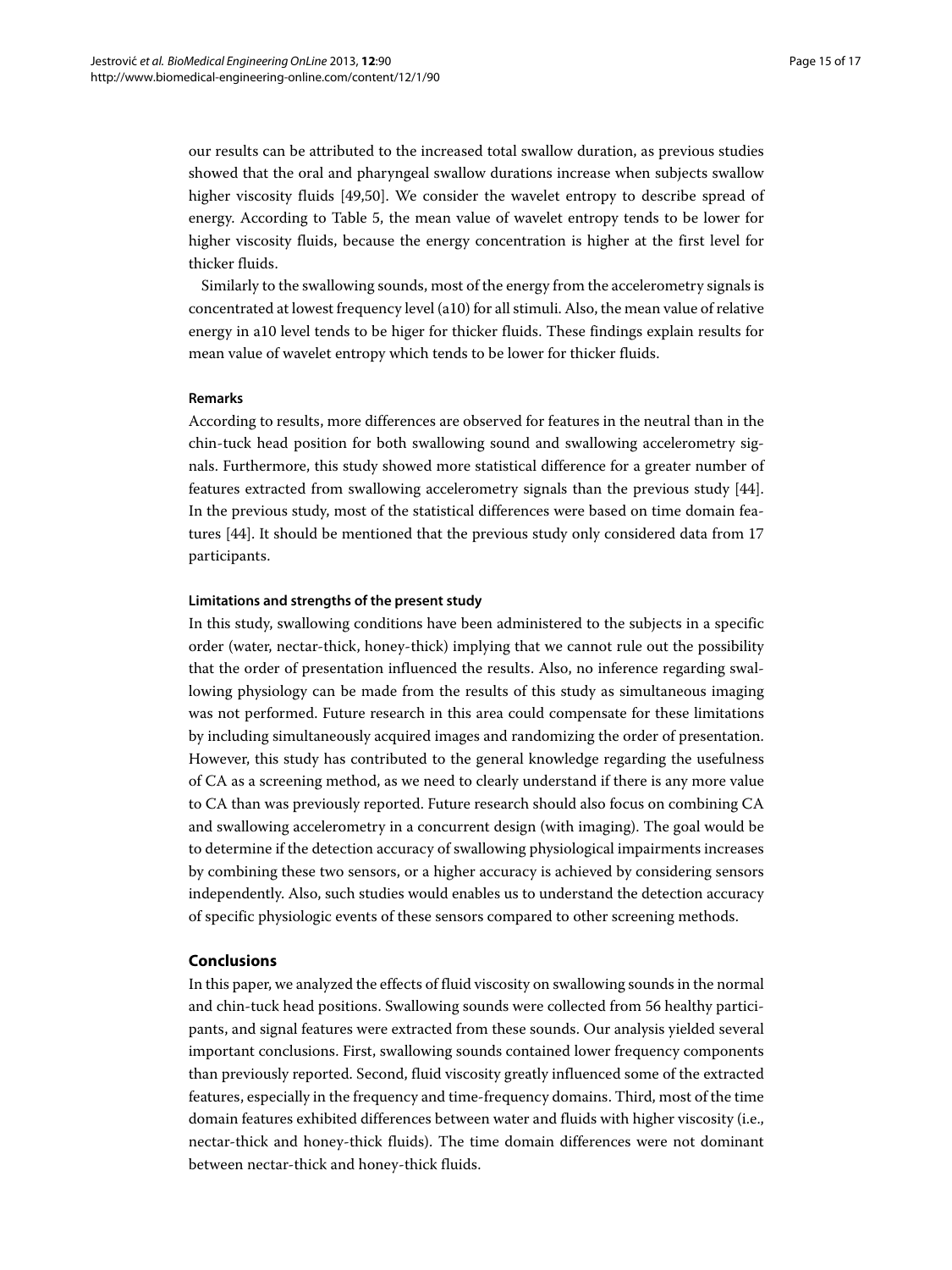#### **Abbreviations**

CA: Cervical auscultation; VFSS: Videofluoroscopic swallowing study; FIR: Finite impulse response; *σ*: Standard deviation; *ν*: Skewness;  $\sigma$ : Kurtosis;  $\rho$ : Entropy rate; L-Z: Lempel-Ziv complexity;  $f_c$ : Centroid frequency;  $f_b$ : Peak frequency; BW: Bandwidth; WE: Wavelet entropy.

#### **Competing interests**

The authors declare that they have no competing interests.

#### **Authors' contributions**

IJ, JMD and BL carried out the data collection. IJ conducted all mathematical computations and statistical tests, and wrote the entire manuscript. JLC provided clinical insights regarding swallowing and critically revised the manuscript. ES designed the data collection protocol, suggested the main objective of the manuscript, provided supervision, and critically revised the manuscript. All authors read and approved the final manuscript.

#### **Acknowledgements**

The authors would like to thank the participants for their time.

#### **Author details**

1Department of Electrical and Computer Engineering, Swanson School of Engineering, University of Pittsburgh, Pittsburgh, PA, USA. <sup>2</sup>Department of Communication Science and Disorders, School of Health and Rehabilitation Sciences, University of Pittsburgh, Pittsburgh, PA, USA.

#### Received: 22 May 2013 Accepted: 30 August 2013 Published: 10 September 2013

#### **References**

- <span id="page-15-0"></span>1. Logemann JA: Evaluation and treatment of swallowing disorders. Austin, TX: PRO-ED Inc; 1998.
- <span id="page-15-1"></span>2. Gottlieb D, Kipnis M, Sister E, Vardi Y, Brill S: **Validation of the 50 ml3 drinking test for evaluation of post-stroke dysphagia.** Disabil Rehabil 1996, **18**(10):529–532.
- <span id="page-15-2"></span>3. Rogers B, Arvedson J, Buck G, Smart P, Msall M: **Characteristics of dysphagia in children with cerebral palsy.** Dysphagia 1994, **9:**69–73.
- <span id="page-15-3"></span>4. Murray J: Manual of dysphagia assessment in adults. Singular Publishing Group: Sad Diego, CA, USA; 1999.
- <span id="page-15-4"></span>5. Gillespie MB, Brodsky MB, Day TA, Sharma AK, Lee FS, Martin-Harris B: **Laryngeal penetration and aspiration during swallowing after the treatment of advanced oropharyngeal cancer.** Arch Otolaryngol - Head Neck Surg 2005, **131**(7):615–619.
- <span id="page-15-5"></span>6. Halper AS, Cherney LR, Cichowski K, Zhang M: **Dysphagia after head trauma: the effect of**
- <span id="page-15-6"></span>**cognitive-communicative impairments on functional outcomes.** J Head Trauma Rehabil 1999, **14**(5):486–496. 7. Wilson GN, Oliver WJ: **Further delineation of the G syndrome: a manageable genetic cause of infantile dysphagia.** J Med Genet 1988, **25**(3):157–163.
- <span id="page-15-7"></span>8. Curran J: **Nutritional considerations.** In Dysphagia: diagnosis and management. Edited by Groher M. Boston: Butterworth-Heinemann; 1992:255–266.
- <span id="page-15-8"></span>9. Smithard D, O'neill P, Park C, Morris J, Wyatt R, England R, Martin D: **Complications and outcome after acute stroke does dysphagia matter?** Stroke 1996, **27**(7):1200–1204.
- <span id="page-15-9"></span>10. Curran J, Groher ME: **Development and dissemination of an aspiration risk reduction diet.** Dysphagia 1990, **5:**6–12.
- <span id="page-15-10"></span>11. Riensche L, Lang K: **Treatment of swallowing disorders through a multidisciplinary team approach.** Educ Gerontol: Int Q 1992, **18**(3):277–284.
- <span id="page-15-11"></span>12. Ekberg O, Hamdy S, Woisard V, Wuttge-Hannig A, Ortega P: **Social and psychological burden of dysphagia: its impact on diagnosis and treatment.** Dysphagia 2002, **17**(2):139–146.
- <span id="page-15-12"></span>13. McHorney CA, Bricker DE, Robbins J, Kramer AE, Rosenbek JC, Chignell KA: **The SWAL-QOL outcomes tool for oropharyngeal dysphagiain adults: II. item reduction and preliminary scaling.** Dysphagia 2000, **15**(3):122–133.
- <span id="page-15-13"></span>14. Marik PE: **Aspiration pneumonitis and aspiration pneumonia.** N Engl J Med 2001, **344**(9):665–671.
- <span id="page-15-14"></span>15. Ding R, Logemann JA: **Pneumonia in stroke patients: a retrospective study.** Dysphagia 2000, **15**(2):51–57.
- <span id="page-15-15"></span>16. Tabaee A, Johnson PE, Gartner CJ, Kalwerisky K, Desloge RB, Stewart MG: **Patient-controlled comparison of flexible endoscopic evaluation of swallowing with sensory testing (FEESST) and videofluoroscopy.** Laryngoscope 2006, **116**(5):821–825.
- <span id="page-15-16"></span>17. Katzan I, Cebul R, Husak S, Dawson N, Baker D: **The effect of pneumonia on mortality among patients hospitalized for acute stroke.** Neurology 2003, **60**(4):620–625.
- <span id="page-15-17"></span>18. Leslie P, Drinnan M, Finn P, Ford G, Wilson J: **Reliability and validity of cervical auscultation: a controlled comparison using videofluoroscopy.** Dysphagia 2004, **19**(4):231–240.
- <span id="page-15-18"></span>19. Leslie P, Drinnan MJ, Zammit-Maempel I, Coyle JL, Ford GA, Wilson JA: **Cervical auscultation synchronized with images from endoscopy swallow evaluations.** Dysphagia 2007, **22**(4):290–298.
- <span id="page-15-19"></span>20. Cichero J, Murdoch B: **Acoustic signature of the normal swallow: characterization by age, gender, and bolus volume.** Ann Otol Rhinol Laryngol 2002, **111**(7 Pt 1):623–635.
- <span id="page-15-20"></span>21. Zenner P, Losinski D, Mills R: **Using cervical auscultation in the clinical dysphagia examination in long-term care.** Dysphagia 1995, **10:**27–31.
- <span id="page-15-21"></span>22. Logemann JA, Gensler G, Robbins J, Lindblad AS, Brandt D, Hind JA, Kosek S, Dikeman K, Kazandjian M, Gramigna GD, Lundy D, McGarvey-Toler S, Miller Gardner PJ: **A randomized study of three interventions for aspiration of thin liquids in patients with dementia or Parkinson's disease.** J Speech Lang Hear Res 2008, **51:**173.